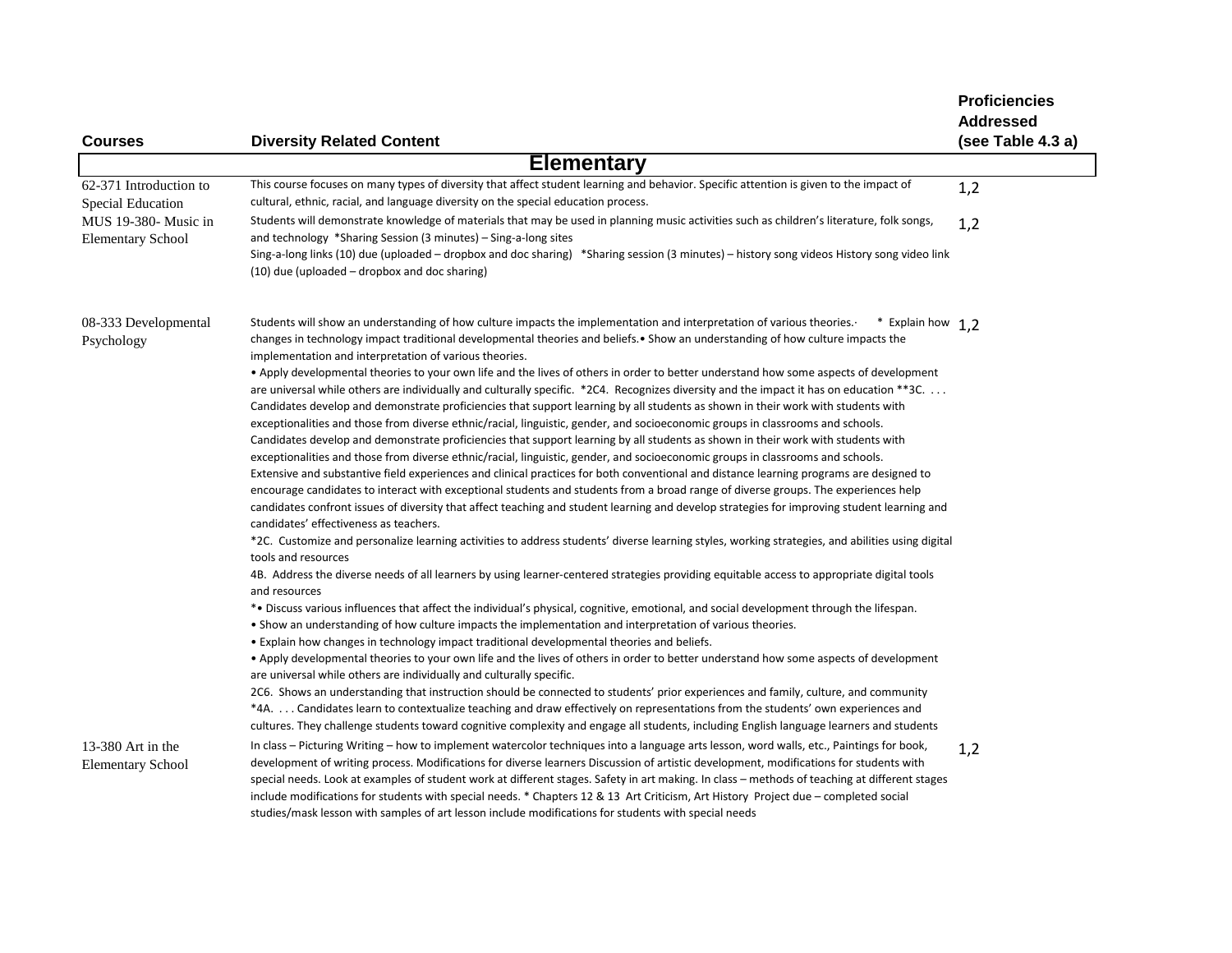| <b>Courses</b>                                                 | <b>Diversity Related Content</b>                                                                                                                                                                                                                                                                                                                                                                                                                                                                                                                                                                                                                                                                                                                                                                                                                                                                                                                                                                                                                                                                                                                                                                                                                                                                                                                                                                                                                                                                                                                                                                                                                                                                      | <b>Proficiencies</b><br><b>Addressed</b><br>(see Table 4.3 a) |
|----------------------------------------------------------------|-------------------------------------------------------------------------------------------------------------------------------------------------------------------------------------------------------------------------------------------------------------------------------------------------------------------------------------------------------------------------------------------------------------------------------------------------------------------------------------------------------------------------------------------------------------------------------------------------------------------------------------------------------------------------------------------------------------------------------------------------------------------------------------------------------------------------------------------------------------------------------------------------------------------------------------------------------------------------------------------------------------------------------------------------------------------------------------------------------------------------------------------------------------------------------------------------------------------------------------------------------------------------------------------------------------------------------------------------------------------------------------------------------------------------------------------------------------------------------------------------------------------------------------------------------------------------------------------------------------------------------------------------------------------------------------------------------|---------------------------------------------------------------|
| 17-471 Math Methods for<br><b>Elementary Teachers</b>          | Students will engage in strategies for teaching via inquiry, where students discover the big idea—mathematical concept—rather than the<br>teacher telling them; good questions and expected responses; accommodations of various learning styles; * Children's Literature<br>Presentation * Write a Learning Cycle model lesson plan, including formulating objectives, identifying the MO state goals & CCSSMs being<br>addressed, addressing diverse learning needs                                                                                                                                                                                                                                                                                                                                                                                                                                                                                                                                                                                                                                                                                                                                                                                                                                                                                                                                                                                                                                                                                                                                                                                                                                 | 1,2                                                           |
| 22-238 Elementary Health<br>and PE Methods                     | The teacher candidate will develop an appropriate assessment plan, aligned with Missouri standards, with accommodation for rate, ability, $1,2$<br>and special needs. - Instruction for Individual Needs *                                                                                                                                                                                                                                                                                                                                                                                                                                                                                                                                                                                                                                                                                                                                                                                                                                                                                                                                                                                                                                                                                                                                                                                                                                                                                                                                                                                                                                                                                            |                                                               |
| 61-461 School and Society                                      | Students will review the concept of Multiculturalism * Mini Lesson (75 pts.)                                                                                                                                                                                                                                                                                                                                                                                                                                                                                                                                                                                                                                                                                                                                                                                                                                                                                                                                                                                                                                                                                                                                                                                                                                                                                                                                                                                                                                                                                                                                                                                                                          | 1,2                                                           |
| 62-211 Observation and<br>Activity in the Elementary<br>School | This course provides elementary education majors with direct and guided observations in a classroom early in their undergraduate<br>experience. This is the first in a sequence of clinical or field experiences, which will provide opportunities to interact with teachers and<br>children of different abilities, ethnic, cultural, and linguistic backgrounds. *4. Identify characteristics of the school, classroom, and students<br>that impact the<br>teaching/learning process including those related to differences in backgrounds, cultures, interests, knowledge, and abilities. *Miller, H.<br>M. (1998). Teaching and learning about cultural diversity. Reading Teacher,<br>52(1), 76-78.<br>*Morgan, H. (2010). Improving schooling for cultural minorities: The right teaching styles<br>can make a big difference. Educational Horizons, 88(2), 114-20. Retrieved from Education Full Text database.<br>* Discussion topics:<br>A. Learning Needs or Characteristics OR B. Classroom Discipline including<br>Feedback and Praise * Discuss observation topics: Learning Needs or Characteristics and Classroom Discipline including Feedback and<br>Praise * C. Student characteristics (2 points): Describe the students in the classroom including the number of students and their ages and<br>gender, cultural and socioeconomic backgrounds, native language(s) and levels of English proficiency, range of abilities, and special needs<br>and how these factors impact the teaching and learning in the classroom in which you are observing. *Diverse experiences will be offered<br>when appropriate and accessible. The<br>Diversity Committee regularly reviews syllabi. | 1,2                                                           |
| 62-420 Content Teaching<br>Practicum                           | In this class, details of what should be included in these records will be discussed in class, but may include the different instructional<br>strategies utilized to work with the diverse students.                                                                                                                                                                                                                                                                                                                                                                                                                                                                                                                                                                                                                                                                                                                                                                                                                                                                                                                                                                                                                                                                                                                                                                                                                                                                                                                                                                                                                                                                                                  | 1,2                                                           |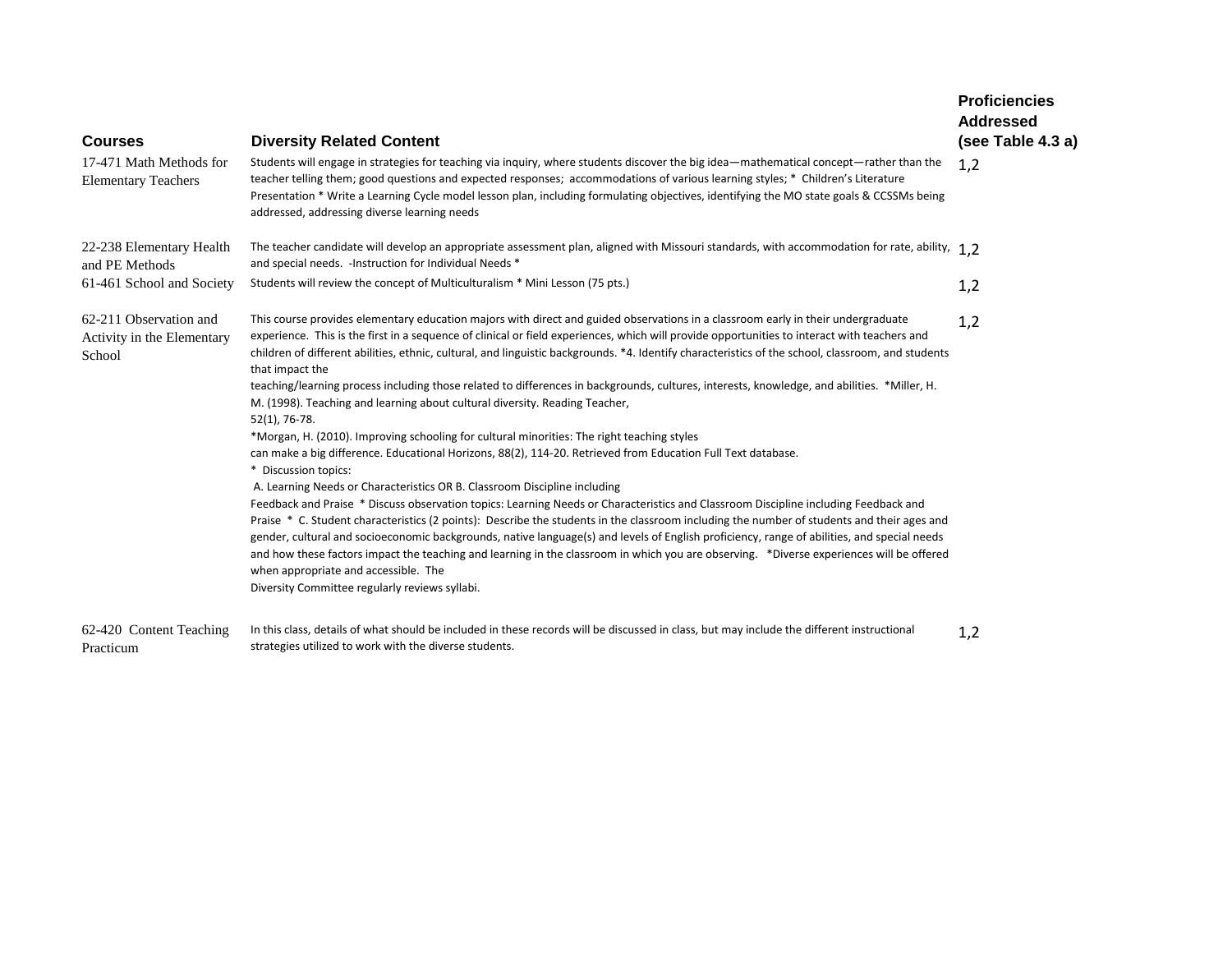| <b>Courses</b>                                                                  | <b>Diversity Related Content</b>                                                                                                                                                                                                                                                                                                                                                                                                                                                                                                                                                                                                                                                                                                                                                                                                                                                                                                                                                                                                                                                                                                                                                                                                                                                                                                                | <b>Proficiencies</b><br><b>Addressed</b><br>(see Table 4.3 a) |
|---------------------------------------------------------------------------------|-------------------------------------------------------------------------------------------------------------------------------------------------------------------------------------------------------------------------------------------------------------------------------------------------------------------------------------------------------------------------------------------------------------------------------------------------------------------------------------------------------------------------------------------------------------------------------------------------------------------------------------------------------------------------------------------------------------------------------------------------------------------------------------------------------------------------------------------------------------------------------------------------------------------------------------------------------------------------------------------------------------------------------------------------------------------------------------------------------------------------------------------------------------------------------------------------------------------------------------------------------------------------------------------------------------------------------------------------|---------------------------------------------------------------|
| 62-216 Literature for the<br><b>Elementary School</b>                           | Student will be able to identify general characteristics of children at each developmental stage that provides clues for appropriate<br>literature. * Discuss stereotypes present in books for children. * Demonstrate an awareness of contemporary realistic fiction and<br>multicultural literature. * a. Reflect and relate contemporary realistic fiction and multicultural literature values,<br>characteristics, issues and themes<br>* b. Explain how contemporary realistic fiction and multicultural literature has changed<br>c. Discuss controversial issues and the guidelines for selecting controversial fiction.<br>d. Identify literature which is sensitive to the special needs child<br>Compare and contrast the images of racial and ethnic minorities in past and present literature.<br>g. Evaluate multicultural literature and develop strategies for using multicultural<br>literature in the classroom.<br>h. Develop an appreciation for racial and ethnic minorities' literature.<br>Compare and contrast the similar characteristics and motifs of folktales from different ethnic and cultural heritages. *g. Literature for<br>Special Needs *k. Multicultural Fiction                                                                                                                                           | 1,2                                                           |
| 62-320 Classroom &<br><b>Behavior Management</b>                                | The candidate will demonstrate knowledge of the importance of developing good behavior management and discipline strategies for a<br>diverse student population. * The candidate will demonstrate knowledge of the legal aspects of discipline in school systems.<br>*Management Strategies that Support Appropriate Behavior & Respond to Disruptive Behavior (60pts)<br>1. Individual Behavior Change Plan: (65pts)<br>Students will identify a personal behavior they wish to increase or decrease. As part of the plan, the student will: (1) identify the behavior<br>to be changed (target behavior), (2) develop a data collection and form, (3) collect data on the target behavior, (4) develop a hypothesis of<br>the function of the target behavior, and (4) design an intervention plan. Guidelines/scoring guide will be available on eCompanion.<br>2. In-Class/Out-of-Class Activities: (@50pts)<br>Students will participate in a variety of activities that may include video reflections, chapter applications, threaded discussions, group work<br>in class, and simulations. These activities are unannounced, and students must be in class to participate in the activity. Other out-of-class<br>activity activities will be assigned to be brought to class for a related in-class activity the following class period. | 1,2                                                           |
| 62-356 Teaching Reading<br>and Language Arts in the<br><b>Elementary School</b> | Traveling Book Bag Project; * Within a small group, create a Traveling Book Bag (Tompkins, p. 32) for a 1st grade classroom demonstrating 1.2<br>knowledge of meaningful home-school interactions listed in the scoring rubric. * Diverse experiences offered during this course include<br>opportunities to prepare and teach three language arts lesson plans that include accommodations and modifications appropriate for<br>children with special needs. Course syllabi are regularly reviewed by the Diversity Committee.                                                                                                                                                                                                                                                                                                                                                                                                                                                                                                                                                                                                                                                                                                                                                                                                                 |                                                               |
| 62-380 Diagnostic &<br><b>Corrective Reading</b>                                | In this course, students will include and highlight strategies developed to accommodate students with identified literacy needs. Course<br>syllabi are regularly reviewed by the Diversity Committee. * 4. Running Records and Strategies (25 points possible): Each student will<br>listen to three running records tapes and evaluate miscues and cueing systems used by the child. A written analysis of each of the running<br>records and a description of five appropriate instructional strategies, with rationale, for one of the children will be completed.                                                                                                                                                                                                                                                                                                                                                                                                                                                                                                                                                                                                                                                                                                                                                                           | 1,2                                                           |
| 62-410 Elementary School<br><b>Social Studies</b>                               | Diverse experiences offered during this course include opportunities to prepare and teach a social studies lesson and writing plans that<br>include accommodations and modifications appropriate for children with special needs. Course syllabi are regularly reviewed by the<br>Diversity Committee.                                                                                                                                                                                                                                                                                                                                                                                                                                                                                                                                                                                                                                                                                                                                                                                                                                                                                                                                                                                                                                          | 1,2                                                           |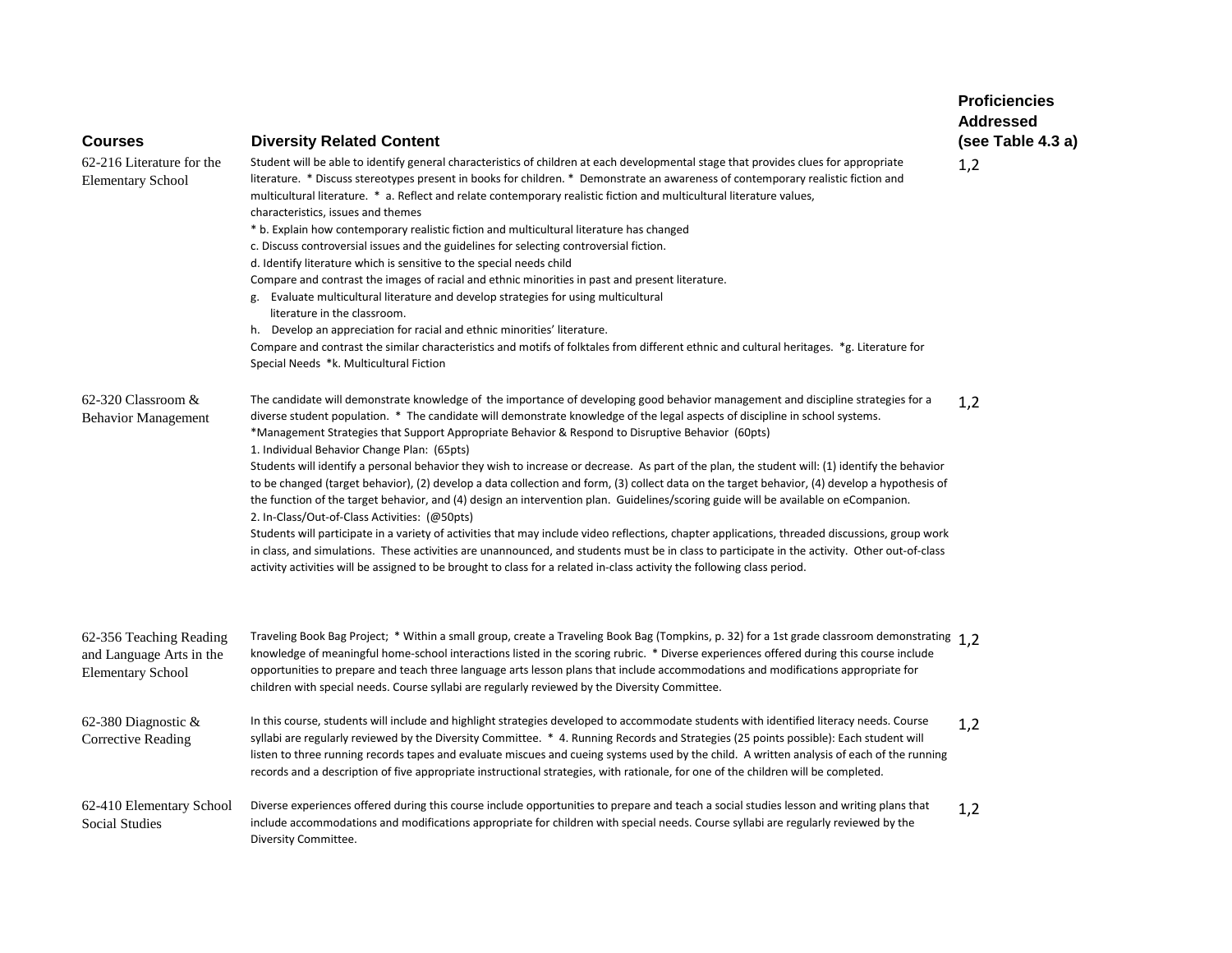| <b>Courses</b>                                                                  | <b>Diversity Related Content</b>                                                                                                                                                                                                                                                                                                                                                                                                                                                                                                                                                                                                                                                                   | <b>Proficiencies</b><br><b>Addressed</b><br>(see Table 4.3 a) |
|---------------------------------------------------------------------------------|----------------------------------------------------------------------------------------------------------------------------------------------------------------------------------------------------------------------------------------------------------------------------------------------------------------------------------------------------------------------------------------------------------------------------------------------------------------------------------------------------------------------------------------------------------------------------------------------------------------------------------------------------------------------------------------------------|---------------------------------------------------------------|
| 08-303 Educational<br>Psychology                                                | In this course, the role of social factors, including gender and ethnic differences, and development in the learning process, *Understanding 1,2<br>the role of social factors, including gender and ethnic differences, and development in the learning process.                                                                                                                                                                                                                                                                                                                                                                                                                                  |                                                               |
| 62-301 Reporting Pupil<br>Progress                                              | In this course students will demonstrate expertise in stating and in classifying educational objectives according to Bloom's Taxonomy in a<br>diverse classroom * • Contains a minimum of four multiple choice, four matching, four alternate choice, four short answer/completion,<br>and two essay items all reviewed for biases * • is inclusive of accommodations and modifications for diverse learners                                                                                                                                                                                                                                                                                       | 1,2                                                           |
| Lang Arts Prac/Prac and<br>Sem in Elem School reading                           | 62-407/62-456 Elem School 1. The student will plan lessons to accommodate the needs of students with exceptionalities and cultural and linguistic differences. *2.<br>The student will plan and teach the lessons using the prepared plans and the appropriate materials to meet the needs of diverse student<br>populations. * We will follow the Hunter/Parallel lesson plan format, listing and highlighting modifications and accommodations in each<br>plan. * Diversity<br>In this practicum, students will include and highlight accommodations/modifications on parallel lesson plans taught to Horace Mann<br>students. Course syllabi are regularly reviewed by the Diversity Committee. | 1,2                                                           |
| 62-356 Teaching Reading<br>and Language Arts in the<br><b>Elementary School</b> | Traveling Book Bag Project; * Within a small group, create a Traveling Book Bag (Tompkins, p. 32) for a 1st grade classroom demonstrating 1.2<br>knowledge of meaningful home-school interactions listed in the scoring rubric. * Diverse experiences offered during this course include<br>opportunities to prepare and teach three language arts lesson plans that include accommodations and modifications appropriate for<br>children with special needs. Course syllabi are regularly reviewed by the Diversity Committee.                                                                                                                                                                    |                                                               |
| 28-380 Methods in Elem<br><b>School Science</b>                                 | In this class, students will be involved in: Inquiry & The Diverse Elementary Science Classroom- Jigsaw Readings:<br>a. Buck (2000) Teaching Science To ESL Learners<br>b. Hammrich (1997) Yes, Daughter, You Can<br>c. Clark (1999) Minorities in Math and Science<br>d. Van-Tassel Baska (1998) Planning Science Programs for High Ability Learners<br>e. Steele (2007) Science Success for Students with Special Needs *Resource:<br>• Connect Magazine special issue on Diversity in the Classroom * Hansen (2006) Strategies for ELL Success *Seamless Assessment<br>• Science Learning Cycle (Lesson Plan)<br>• Science Teaching Portfolio                                                   | 1,2                                                           |

# **MIDDLE SCHOOL**

| 61-461 School and Society        | In this class, students will: Review the concept of Multiculturalism * Mini Lesson (75 pts.)                                                                                                    | 1.2 |
|----------------------------------|-------------------------------------------------------------------------------------------------------------------------------------------------------------------------------------------------|-----|
| 08-303 Educational<br>Psychology | In this class, students will gain an understanding the role of social factors, including gender and ethnic differences, and development in the $\rightarrow$ $\rightarrow$<br>learning process, |     |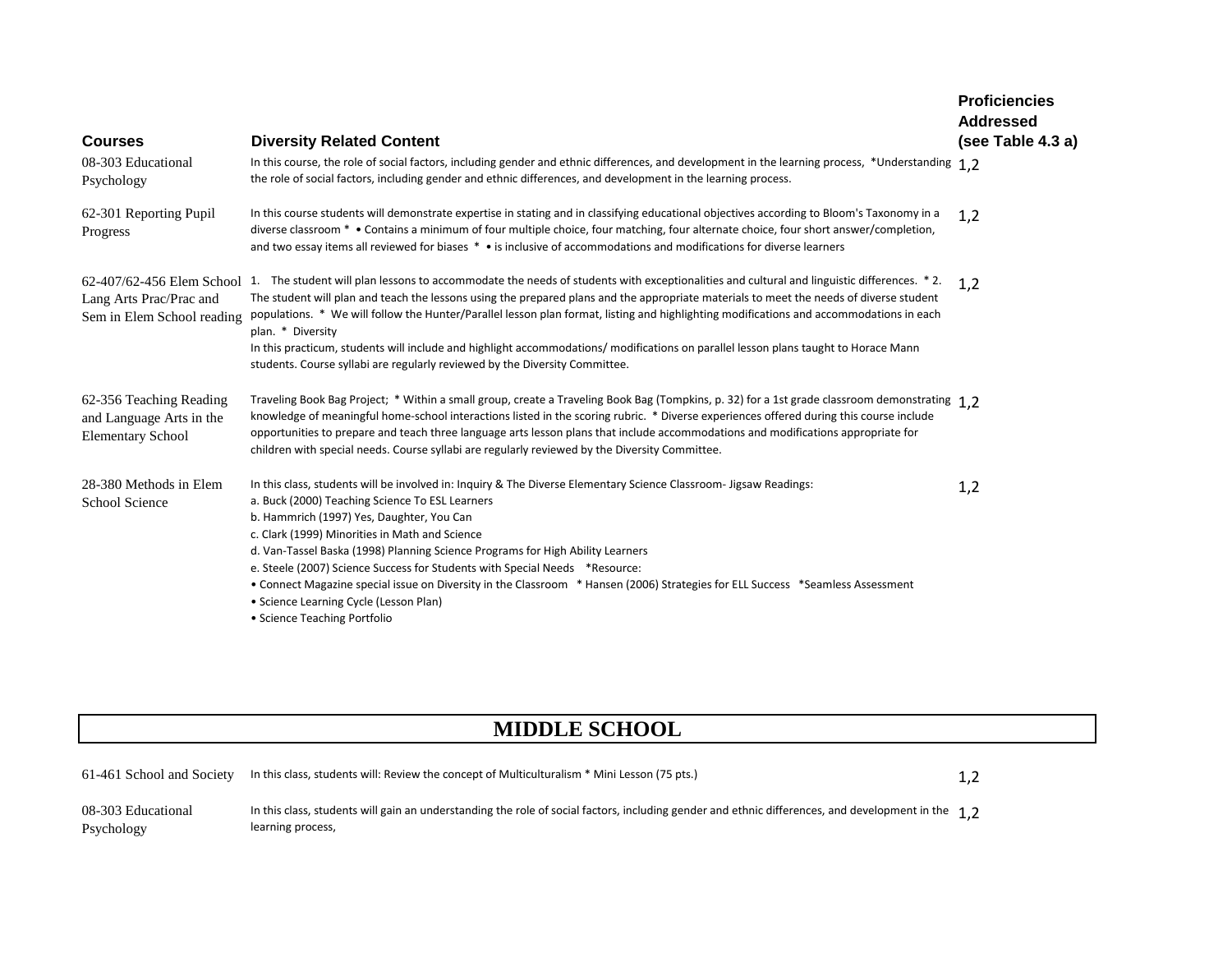| <b>Courses</b>                                                                              | <b>Diversity Related Content</b>                                                                                                                                                                                                                                                                                                                                                                                                                                                                                                                                                                                                                                                                                                                                                                                                                              | <b>Proficiencies</b><br><b>Addressed</b><br>(see Table 4.3 a) |
|---------------------------------------------------------------------------------------------|---------------------------------------------------------------------------------------------------------------------------------------------------------------------------------------------------------------------------------------------------------------------------------------------------------------------------------------------------------------------------------------------------------------------------------------------------------------------------------------------------------------------------------------------------------------------------------------------------------------------------------------------------------------------------------------------------------------------------------------------------------------------------------------------------------------------------------------------------------------|---------------------------------------------------------------|
| 61-262 Middle School<br>Teaching Practicum I                                                | Diverse experiences offered during this course include opportunities to observe and interact during field experiences with faculty, staff,<br>and students within a diverse school community. Course syllabi are regularly reviewed by the Diversity Committee                                                                                                                                                                                                                                                                                                                                                                                                                                                                                                                                                                                                | 1,2                                                           |
| 62-353 teaching reading in<br>Content Areas/ 62-430<br>Teaching Writing in Middle<br>School | . In this course, students will demonstrate an understanding of the reading needs of students with exceptionalities including remedial,<br>disabled, gifted, bilingual, and dialect and culturally different. **Demonstrate an understanding of the literacy needs of students with<br>exceptionalities including remedial, disabled, gifted, bilingual, and dialect and culturally diverse. *** Literacy Teaching and Learning in<br>Diverse Classrooms: Objective 11 (62-353) and Objective 7 (62-430) ***Self-Selected Independent Projects **This category has been<br>established to accommodate individual learning needs within the class. ***Diversity: Diverse experiences offered during this course<br>include in-class activities and the model for the self-selected projects. Course syllabi are regularly reviewed by the Diversity Committee. | 1,2                                                           |
| 62-356 Teaching Reading<br>and Language Arts in<br><b>Elementary School</b>                 | Traveling Book Bag Project; ** Within a small group, create a Traveling Book Bag (Tompkins, p. 32) for a 1st grade classroom<br>demonstrating knowledge of meaningful home-school interactions listed in the scoring rubric.** Diversity<br>Diverse experiences offered during this course include opportunities to prepare and teach three language arts lesson plans that include<br>accommodations and modifications appropriate for children with special needs. Course syllabi are regularly reviewed by the Diversity<br>Committee.                                                                                                                                                                                                                                                                                                                     | 1,2                                                           |
| 62-371 Introduction to<br>Special Education                                                 | This course focuses on many types of diversity that affect student learning and behavior. Specific attention is given to the impact of<br>cultural, ethnic, racial, and language diversity on the special education process.                                                                                                                                                                                                                                                                                                                                                                                                                                                                                                                                                                                                                                  | 1,2                                                           |
|                                                                                             | <b>Early Childhood</b>                                                                                                                                                                                                                                                                                                                                                                                                                                                                                                                                                                                                                                                                                                                                                                                                                                        |                                                               |
| 15-312 Child Development                                                                    | Diversity: Diversity will be addressed through course content and course methodology. The course content will guide the student toward<br>an understanding of both learner differences as well as variation in family form and cultural background.                                                                                                                                                                                                                                                                                                                                                                                                                                                                                                                                                                                                           | 1,2                                                           |
| 15-330 Preschool and<br><b>Elementary Nutrition</b><br>Education                            | Diversity: Diversity will be addressed through course content and course methodology. The course content will guide the student toward<br>an understanding of both learner differences as well as variation in family form and cultural background.                                                                                                                                                                                                                                                                                                                                                                                                                                                                                                                                                                                                           | 1,2                                                           |
| 15-410 Parenthood<br>Education                                                              | Diversity: Diversity will be addressed through course content and course methodology. The course content will guide the student toward<br>an understanding of both learner differences as well as variation in family form and cultural background.                                                                                                                                                                                                                                                                                                                                                                                                                                                                                                                                                                                                           | 1,2                                                           |
| 62-340 Principles of Early<br>Childhood Education                                           | The student will understand the concept of non-biased, multicultural education and its infusion in the early childhood classroom. (KQI's<br>5b); ** 7. The student will be aware of the importance of parents, teachers and the extended community in early childhood education.<br>(KQI's: 5b) ** Who am I in the lives of young children?                                                                                                                                                                                                                                                                                                                                                                                                                                                                                                                   | 1,2                                                           |
| 62-531 Curriculum $&$<br>Methods in Early Childhood<br>Education                            | The student will demonstrate proficiency in setting up learning centers and thematic units that integrate all areas of the curriculum and<br>demonstrate sensitivity to children from different backgrounds and with varying abilities. ** The student will demonstrate knowledge of<br>current issues in the field of early childhood education and the principles of non-biased education in early childhood settings. (KQI: 3b, 4b,<br>5b) ** The student will demonstrate knowledge of the importance of parent involvement in early childhood education programs. (KQI: 1b,<br>3b)                                                                                                                                                                                                                                                                       | 1,2                                                           |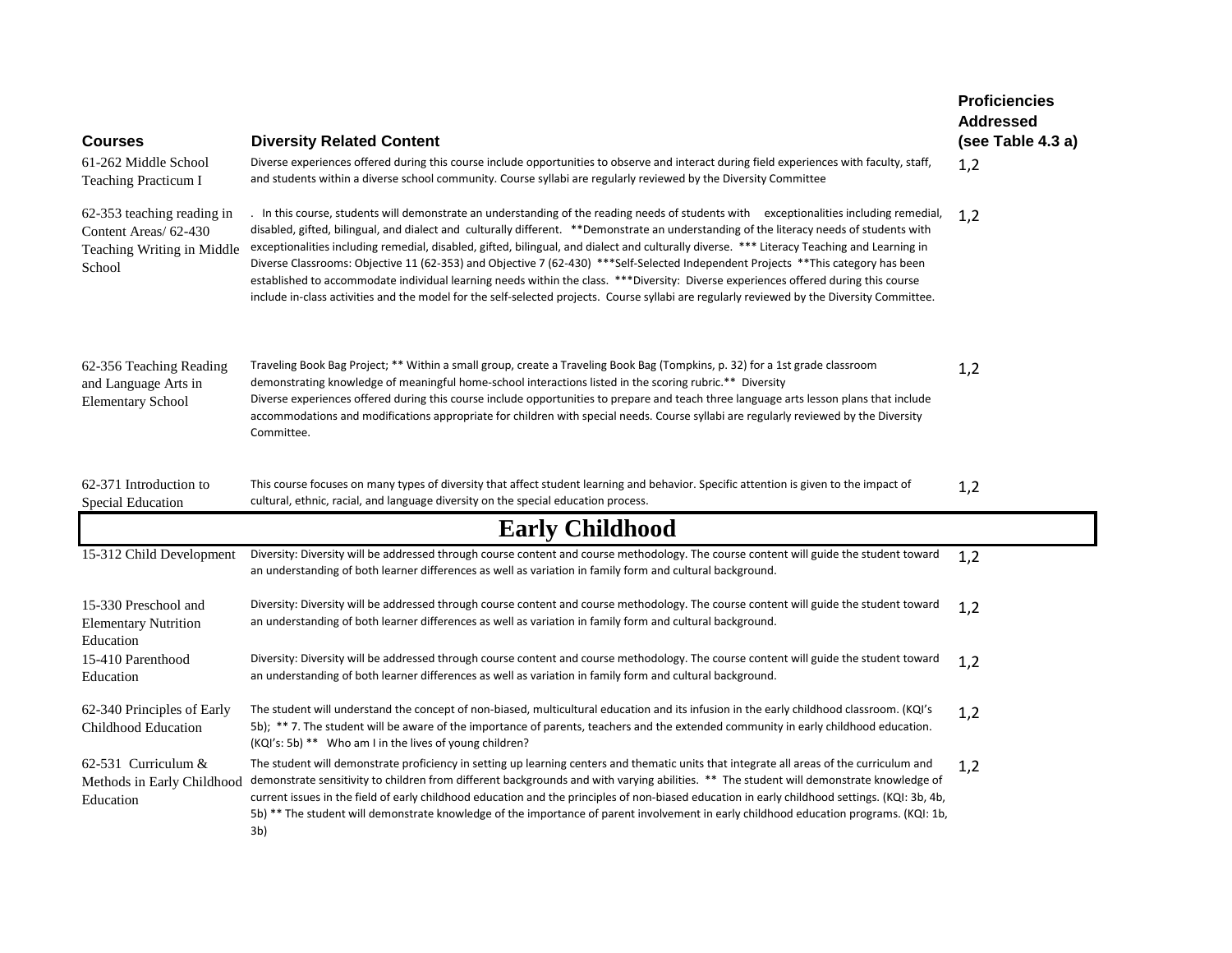## **Courses Diversity Related Content**

62-532 Family & Community Resources in Early Childhood Education

The student will demonstrate knowledge to act responsibly when child abuse or neglect is suspected. \*\* The student will demonstrate knowledge of the rights and responsibilities of families and students, as well as ethical standards of the profession. \*\* o Assignment: Final project and presentation. As a culminating project you will create an 'animoto' film / presentation that reaches out to families with particular circumstances, diversity related issues or develop something for teachers with tips for working with families to resolve challenging attitudes and behavior. On the final exam day you will present this project to your class. 1,2

# **SPECIAL EDUCAITON**

| 62-301 Reporting pupil<br>Progress                                                    | Students will demonstrate expertise in stating and in classifying educational objectives according to Bloom's Taxonomy in a diverse<br>classroom ** • is inclusive of accommodations and modifications for diverse learners                                                                                                                                                                                                                                                                                                                                                                                                                                     | 1,2 |
|---------------------------------------------------------------------------------------|-----------------------------------------------------------------------------------------------------------------------------------------------------------------------------------------------------------------------------------------------------------------------------------------------------------------------------------------------------------------------------------------------------------------------------------------------------------------------------------------------------------------------------------------------------------------------------------------------------------------------------------------------------------------|-----|
| 62-382 Intro to Cross<br>Categorical Spec Ed                                          | The student will be able to identify, outline, and label the definitions and issues related to the identification of individuals with exceptional<br>learning needs (mild/moderate and high incidence disabilities), including those with culturally and linguistically diverse backgrounds. **<br>Diversity- This course focuses on many types of diversity that affect student learning and behavior. Specific attention is given to the impact<br>of cultural, ethnic, racial, and language diversity on the special education process. Course syllabi are regularly reviewed by the Diversity<br>Committee.                                                 | 1,2 |
| <b>Cross Categorical SPED</b>                                                         | 62-386 Methods of Teaching Diversity: This course focuses on many types of diversity that affect student learning and behavior. Specific attention is given to the impact 1,2<br>of cultural, ethnic, racial, and language diversity on the special education process. Service hours that involve preservice teachers working<br>and interacting with individuals with disabilities are a course requirement.                                                                                                                                                                                                                                                   |     |
| 61-461 School & Society                                                               | In this course, students will review the concept of Multiculturalism                                                                                                                                                                                                                                                                                                                                                                                                                                                                                                                                                                                            | 1,2 |
| 62-574 Teaching Math to<br><b>Students with Disabilities</b>                          | This course focuses on many types of diversity that affect student learning and behavior. Specific attention is given to the impact of<br>cultural, ethnic, racial, and language diversity on the special education process. Course syllabi are regularly reviewed by the Diversity<br>Committee.                                                                                                                                                                                                                                                                                                                                                               | 1,2 |
| 62-508 Transition & Career<br>Education for Students w/<br>Mild/Moderate Disabilities | In this course, students will: Recognize similarities and differences among students with disabilities and the potential impacts of differences 1.2<br>in values, languages, and customs that can exist between home and school regarding instruction and transition decisions and<br>programming. ** This course focuses on many types of diversity that affect student learning and behavior. Specific attention is given to the<br>impact of cultural, ethnic, racial, and language diversity on the special education process. Course syllabi are regularly reviewed by the<br>Diversity Committee.                                                         |     |
| Cross categorical Special<br>Ed: Academic and<br>Behavioral                           | 62-384 Teaching Students in The student will discuss disorders of spelling, handwriting and written expression and appropriate interventions. ** The student will<br>discuss mathematic disabilities and appropriate interventions. ** 5 weeks of serving as a pen-pal to either a teacher of, or to students<br>with academic and/or behavior disabilities ** This course focuses on many types of diversity that affect student learning and behavior.<br>Specific attention is given to the impact of cultural, ethnic, racial, and language diversity on the special education process. Course syllabi<br>are regularly reviewed by the Diversity Committee | 1,2 |
| 62-371 Intro to Special<br>Education                                                  | This course focuses on many types of diversity that affect student learning and behavior. Specific attention is given to the impact of<br>cultural, ethnic, racial, and language diversity on the special education process. ** Multicultural and Bilingual Aspects of Special Education                                                                                                                                                                                                                                                                                                                                                                        | 1,2 |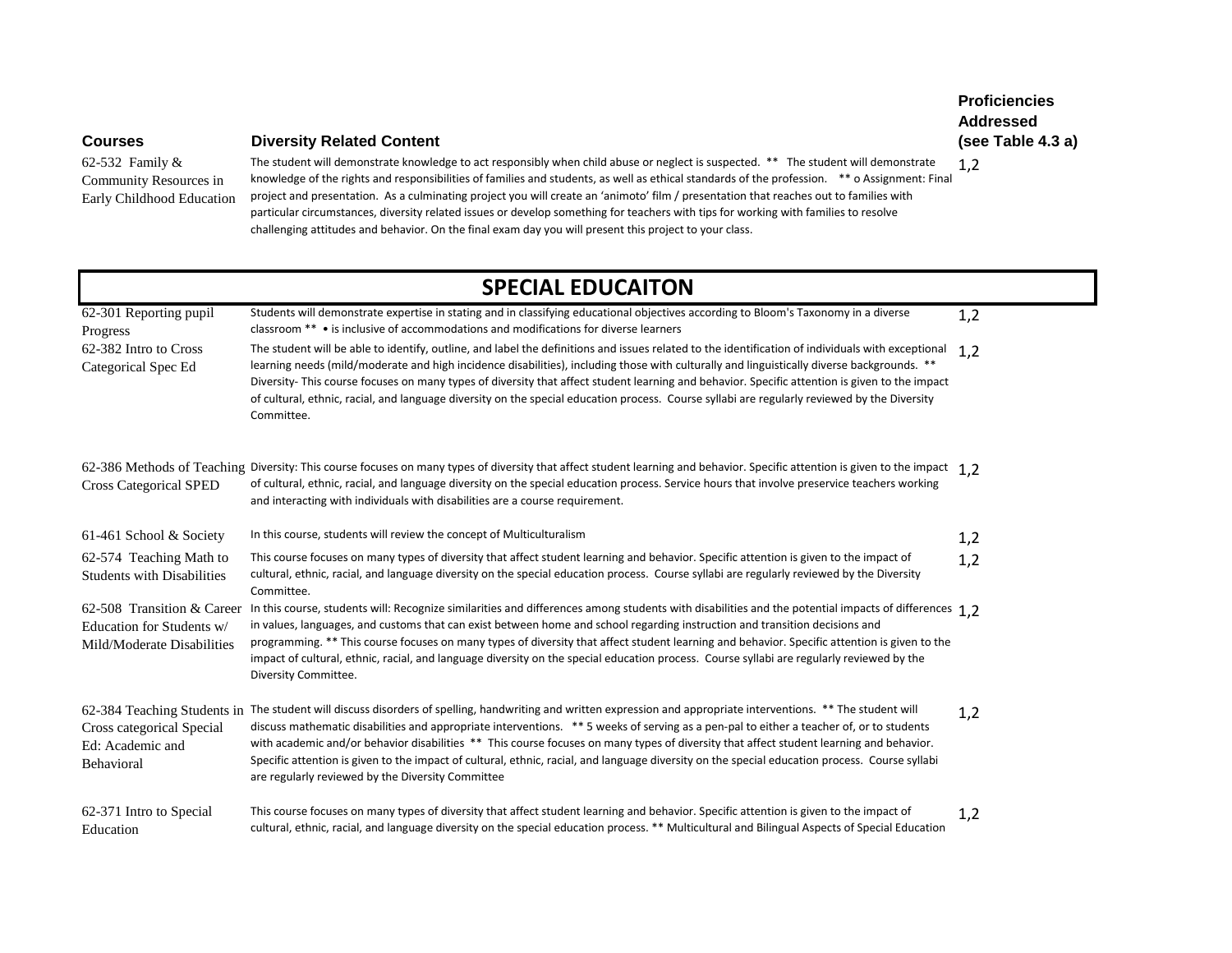| <b>Courses</b>                                        | <b>Diversity Related Content</b>                                                                                                                                                                                                                                                                                                                                                                                                                                                                                                                                                                                                                                                                                                                                                                                               | <b>Proficiencies</b><br><b>Addressed</b><br>(see Table 4.3 a) |
|-------------------------------------------------------|--------------------------------------------------------------------------------------------------------------------------------------------------------------------------------------------------------------------------------------------------------------------------------------------------------------------------------------------------------------------------------------------------------------------------------------------------------------------------------------------------------------------------------------------------------------------------------------------------------------------------------------------------------------------------------------------------------------------------------------------------------------------------------------------------------------------------------|---------------------------------------------------------------|
| 62-471 Assessment in<br>Special Education Lab         | The student is expected to demonstrate competencies in strategies that consider the impact of diversity on assessment, eligibility,<br>programming, and placement of individuals with disabilities. **                                                                                                                                                                                                                                                                                                                                                                                                                                                                                                                                                                                                                         | 1,2                                                           |
| 62-470 Assessment in<br>Special Education             | The student is expected to demonstrate competencies in strategies that consider the impact of diversity on assessment, eligibility,<br>programming, and placement of individuals with disabilities. **                                                                                                                                                                                                                                                                                                                                                                                                                                                                                                                                                                                                                         | 1,2                                                           |
| <b>Cross Categorical Special</b><br>Education         | 62-444 Teaching Students in The practicum teacher is expected to plan, select, adapt, and implement specialized, research-based instructional strategies and materials<br>appropriate to the abilities, age, and needs of individuals with mild/moderate disabilities ** • Choose target student and schedule a<br>separate time to review the student's IEP and Evaluation Report ** This course focuses on many types of diversity that affect student<br>learning and behavior. Specific attention is given to the impact of cultural, ethnic, racial, and language diversity on the special education<br>process. Course syllabi are regularly reviewed by the Diversity Committee.                                                                                                                                        | 1,2                                                           |
| 62-353 teaching Reading in<br>the Content Areas       | In this course, the student will demonstrate an understanding of the reading needs of students with exceptionalities including remedial,<br>disabled, gifted, bilingual, and dialect and culturally different. ** Literacy Teaching and Learning in Diverse Classrooms: ** This category<br>has been established to accommodate individual learning needs within the class. ** Diverse experiences offered during this course<br>include in-class activities and the model for the self-selected projects. Course syllabi are regularly reviewed by the Diversity Committee.                                                                                                                                                                                                                                                   | 1,2                                                           |
| 08-303 Educational<br>Psychology                      | In this course, the student will engage in the role of social factors, including gender and ethnic differences, and development in the<br>learning process, *Understanding the role of social factors, including gender and ethnic differences, and development in the learning<br>process                                                                                                                                                                                                                                                                                                                                                                                                                                                                                                                                     | 1,2                                                           |
| 08-333 Developmental<br>Psychology                    | Students will show an understanding of how culture impacts the implementation and interpretation of various theories.** Explain how<br>changes in technology impact traditional developmental theories and beliefs.                                                                                                                                                                                                                                                                                                                                                                                                                                                                                                                                                                                                            | 1,2                                                           |
| 13-380 Art in the<br><b>Elementary School</b>         | In class - Picturing Writing - how to implement watercolor techniques into a language arts lesson, word walls, etc., Paintings for book,<br>development of writing process. Modifications for diverse learners * Discussion of artistic development, modifications for students with<br>special needs. Look at examples of student work at different stages. Safety in art making. * In class – methods of teaching at different<br>stages include modifications for students with special needs. *Art Criticism, Art History – submit via email any questions over reading or<br>brief reflection *Project due - completed social studies/mask lesson with samples of art lesson include modifications for students with<br>special needs * critiques and printmaking, include modifications for students with special needs. | 1,2                                                           |
| 17-471 Math Methods for<br><b>Elementary Teachers</b> | In this course, the student will be engaged in strategies for teaching via inquiry, where students discover the big idea—mathematical<br>concept—rather than the teacher telling them; good questions and expected responses; accommodations of various learning styles; *<br>Children's Literature Presentation * Write a Learning Cycle model lesson plan, including formulating objectives, identifying the MO state<br>goals & CCSSMs being addressed, addressing diverse learning needs                                                                                                                                                                                                                                                                                                                                   | 1,2                                                           |
| MUS 19-380- Music in<br><b>Elementary School</b>      | In this course, the student will demonstrate knowledge of materials that may be used in planning music activities such as children's<br>literature, folk songs, and technology *Sharing Session (3 minutes) – Sing-a-long sites<br>Sing-a-long links (10) due (uploaded – dropbox and doc sharing) *Sharing session (3 minutes) – history song videos History song video link<br>(10) due (uploaded – dropbox and doc sharing)                                                                                                                                                                                                                                                                                                                                                                                                 | 1,2                                                           |
| 22-238 Elementary Health<br>and PE Methods            | Diversity: The teacher candidate will develop an appropriate assessment plan, aligned with Missouri standards, with accommodation for<br>rate, ability, and special needs. * Standard 3: Instruction for Individual Needs *                                                                                                                                                                                                                                                                                                                                                                                                                                                                                                                                                                                                    | 1,2                                                           |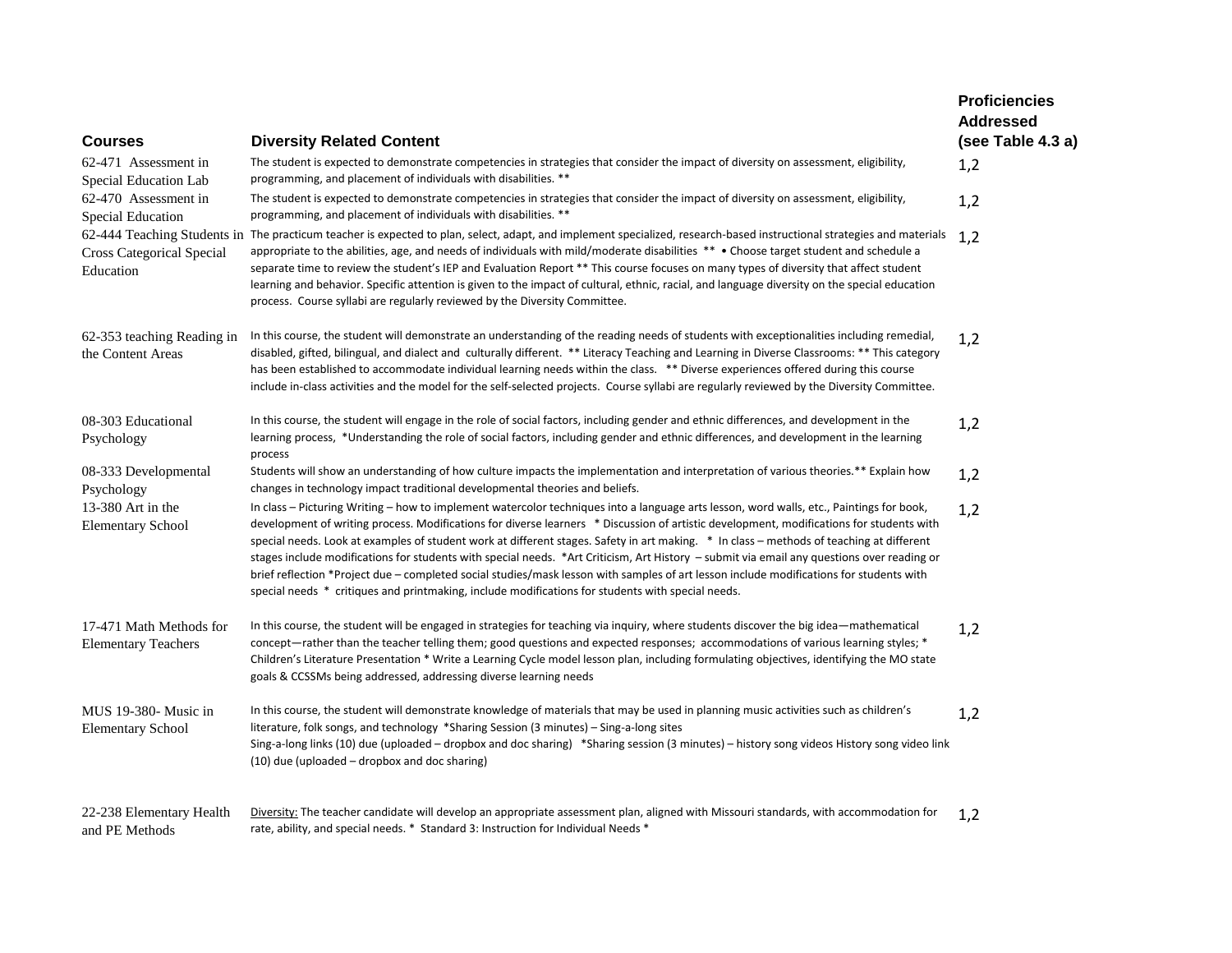| <b>Courses</b><br>61-461 School and Society                                                   | <b>Diversity Related Content</b><br>In this course, the student will review the concept of Multiculturalism * Mini Lesson (75 pts.)                                                                                                                                                                                                                                                                                                                                                                                                                                                                                                                                                                                                                                                                                                                                                                                                                                                                                                                                                                                                                                                                                                                                                                                                                                                                                                                                                                                                                                                                                                                                                                   | <b>Proficiencies</b><br><b>Addressed</b><br>(see Table 4.3 a)<br>1,2 |
|-----------------------------------------------------------------------------------------------|-------------------------------------------------------------------------------------------------------------------------------------------------------------------------------------------------------------------------------------------------------------------------------------------------------------------------------------------------------------------------------------------------------------------------------------------------------------------------------------------------------------------------------------------------------------------------------------------------------------------------------------------------------------------------------------------------------------------------------------------------------------------------------------------------------------------------------------------------------------------------------------------------------------------------------------------------------------------------------------------------------------------------------------------------------------------------------------------------------------------------------------------------------------------------------------------------------------------------------------------------------------------------------------------------------------------------------------------------------------------------------------------------------------------------------------------------------------------------------------------------------------------------------------------------------------------------------------------------------------------------------------------------------------------------------------------------------|----------------------------------------------------------------------|
| 62-211 Observation and<br>Activity in the Elementary<br>School                                | This course provides elementary education majors with direct and guided observations in a classroom early in their undergraduate<br>experience. This is the first in a sequence of clinical or field experiences, which will provide opportunities to interact with teachers and<br>children of different abilities, ethnic, cultural, and linguistic backgrounds. *4. Identify characteristics of the school, classroom, and students<br>that impact the<br>teaching/learning process including those related to differences in backgrounds, cultures, interests, knowledge, and abilities. *Miller, H.<br>M. (1998). Teaching and learning about cultural diversity. Reading Teacher,<br>52(1), 76-78.<br>*Morgan, H. (2010). Improving schooling for cultural minorities: The right teaching styles<br>can make a big difference. Educational Horizons, 88(2), 114-20. Retrieved from Education Full Text database.<br>* Discussion topics:<br>A. Learning Needs or Characteristics OR B. Classroom Discipline including<br>Feedback and Praise * Discuss observation topics: Learning Needs or Characteristics and Classroom Discipline including Feedback and<br>Praise * C. Student characteristics (2 points): Describe the students in the classroom including the number of students and their ages and<br>gender, cultural and socioeconomic backgrounds, native language(s) and levels of English proficiency, range of abilities, and special needs<br>and how these factors impact the teaching and learning in the classroom in which you are observing. *Diverse experiences will be offered<br>when appropriate and accessible. The<br>Diversity Committee regularly reviews syllabi. | 1,2                                                                  |
| 62-420 Content Teaching<br>Practicum<br>Lang Arts Prac/Prac and<br>Sem in Elem School reading | Details of what should be included in these records will be discussed in class, but may include the different instructional strategies utilized<br>to work with the diverse students.<br>62-407/62-456 Elem School 1. The student will plan lessons to accommodate the needs of students with exceptionalities and cultural and linguistic differences. *2.<br>The student will plan and teach the lessons using the prepared plans and the appropriate materials to meet the needs of diverse student<br>populations. * We will follow the Hunter/Parallel lesson plan format, listing and highlighting modifications and accommodations in each<br>plan. * Diversity<br>In this practicum, students will include and highlight accommodations/modifications on parallel lesson plans taught to Horace Mann<br>students. Course syllabi are regularly reviewed by the Diversity Committee.                                                                                                                                                                                                                                                                                                                                                                                                                                                                                                                                                                                                                                                                                                                                                                                                           | 1,2<br>1,2                                                           |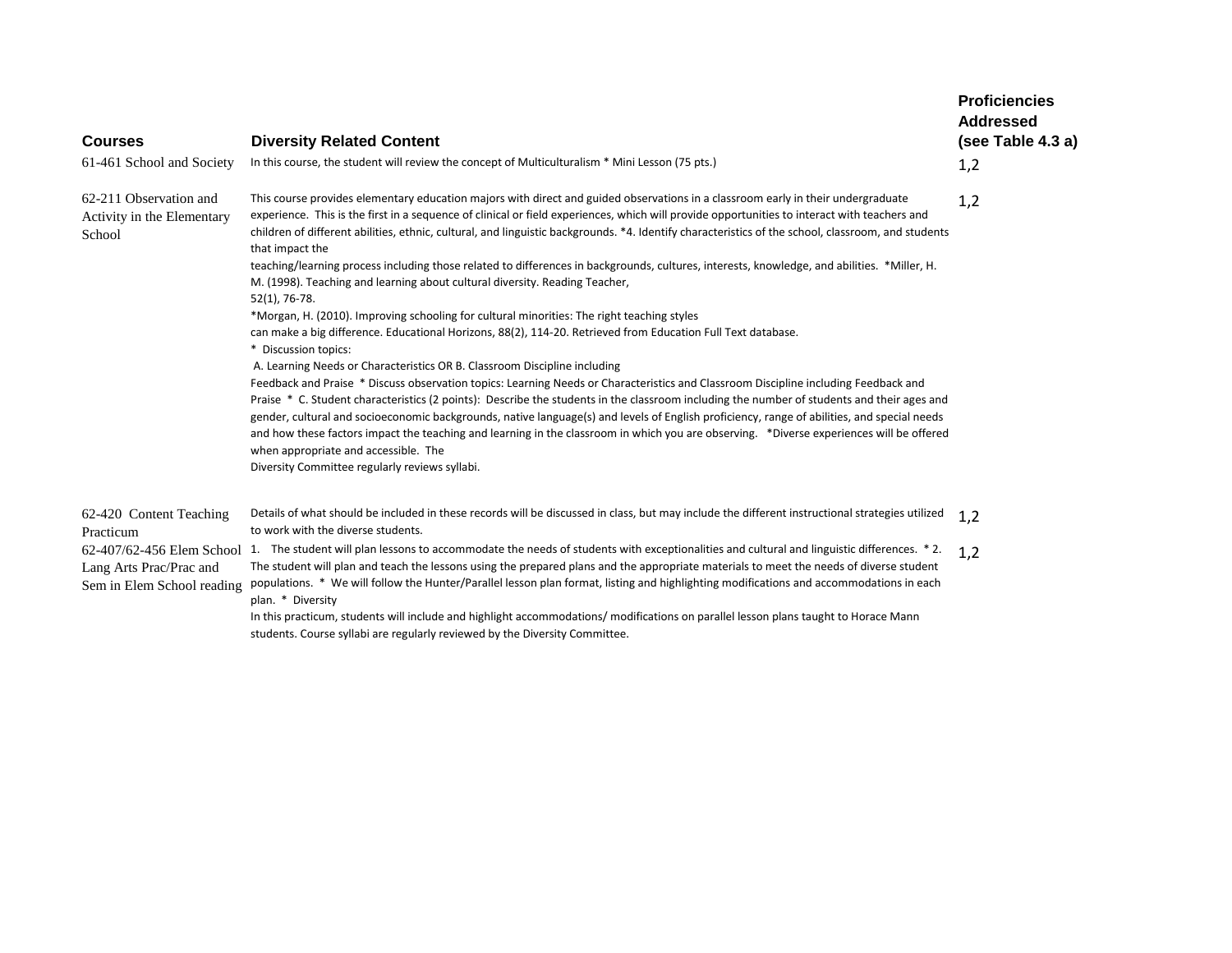| <b>Courses</b>                                                                  | <b>Diversity Related Content</b>                                                                                                                                                                                                                                                                                                                                                                                                                                                                                                                                                                                                                                                                                                                                                                                                                                                                                                                                                                                                                                                                                                                                                                                                                                                                                                                  | <b>Proficiencies</b><br><b>Addressed</b><br>(see Table 4.3 a) |
|---------------------------------------------------------------------------------|---------------------------------------------------------------------------------------------------------------------------------------------------------------------------------------------------------------------------------------------------------------------------------------------------------------------------------------------------------------------------------------------------------------------------------------------------------------------------------------------------------------------------------------------------------------------------------------------------------------------------------------------------------------------------------------------------------------------------------------------------------------------------------------------------------------------------------------------------------------------------------------------------------------------------------------------------------------------------------------------------------------------------------------------------------------------------------------------------------------------------------------------------------------------------------------------------------------------------------------------------------------------------------------------------------------------------------------------------|---------------------------------------------------------------|
| 62-216 Literature for the<br><b>Elementary School</b>                           | Identify general characteristics of children at each developmental stage that provides clues for appropriate literature will be addressed in<br>this course. * Discuss stereotypes present in books for children. * Demonstrate an awareness of contemporary realistic fiction and<br>multicultural literature. * a. Reflect and relate contemporary realistic fiction and multicultural literature values,<br>characteristics, issues and themes<br>* b. Explain how contemporary realistic fiction and multicultural literature has changed<br>c. Discuss controversial issues and the guidelines for selecting controversial fiction.<br>d. Identify literature which is sensitive to the special needs child<br>Compare and contrast the images of racial and ethnic minorities in past and present literature.<br>Evaluate multicultural literature and develop strategies for using multicultural<br>literature in the classroom.<br>h. Develop an appreciation for racial and ethnic minorities' literature.<br>Compare and contrast the similar characteristics and motifs of folktales from different ethnic and cultural heritages. *g. Literature for<br>Special Needs *k. Multicultural Fiction                                                                                                                                       | 1,2                                                           |
| 62-320 Classroom &<br><b>Behavior Management</b>                                | The candidate will demonstrate knowledge of the importance of developing good behavior management and discipline strategies for a<br>diverse student population. * The candidate will demonstrate knowledge of the legal aspects of discipline in school systems.<br>*Management Strategies that Support Appropriate Behavior & Respond to Disruptive Behavior (60pts)<br>*4. Individual Behavior Change Plan: (65pts)<br>Students will identify a personal behavior they wish to increase or decrease. As part of the plan, the student will: (1) identify the behavior<br>to be changed (target behavior), (2) develop a data collection and form, (3) collect data on the target behavior, (4) develop a hypothesis of<br>the function of the target behavior, and (4) design an intervention plan. Guidelines/scoring guide will be available on eCompanion.<br>*6. In-Class/Out-of-Class Activities: (@50pts)<br>Students will participate in a variety of activities that may include video reflections, chapter applications, threaded discussions, group work<br>in class, and simulations. These activities are unannounced, and students must be in class to participate in the activity. Other out-of-class<br>activity activities will be assigned to be brought to class for a related in-class activity the following class period. | 1,2                                                           |
| 62-356 Teaching Reading<br>and Language Arts in the<br><b>Elementary School</b> | Traveling Book Bag Project; * Within a small group, create a Traveling Book Bag (Tompkins, p. 32) for a 1st grade classroom demonstrating 1.2<br>knowledge of meaningful home-school interactions listed in the scoring rubric. * Diverse experiences offered during this course include<br>opportunities to prepare and teach three language arts lesson plans that include accommodations and modifications appropriate for<br>children with special needs. Course syllabi are regularly reviewed by the Diversity Committee.                                                                                                                                                                                                                                                                                                                                                                                                                                                                                                                                                                                                                                                                                                                                                                                                                   |                                                               |
| 62-380 Diagnostic $\&$<br><b>Corrective Reading</b>                             | In this course, students will include and highlight strategies developed to accommodate students with identified literacy needs. Course<br>syllabi are regularly reviewed by the Diversity Committee. * 4. Running Records and Strategies (25 points possible): Each student will<br>listen to three running records tapes and evaluate miscues and cueing systems used by the child. A written analysis of each of the running<br>records and a description of five appropriate instructional strategies, with rationale, for one of the children will be completed.                                                                                                                                                                                                                                                                                                                                                                                                                                                                                                                                                                                                                                                                                                                                                                             | 1,2                                                           |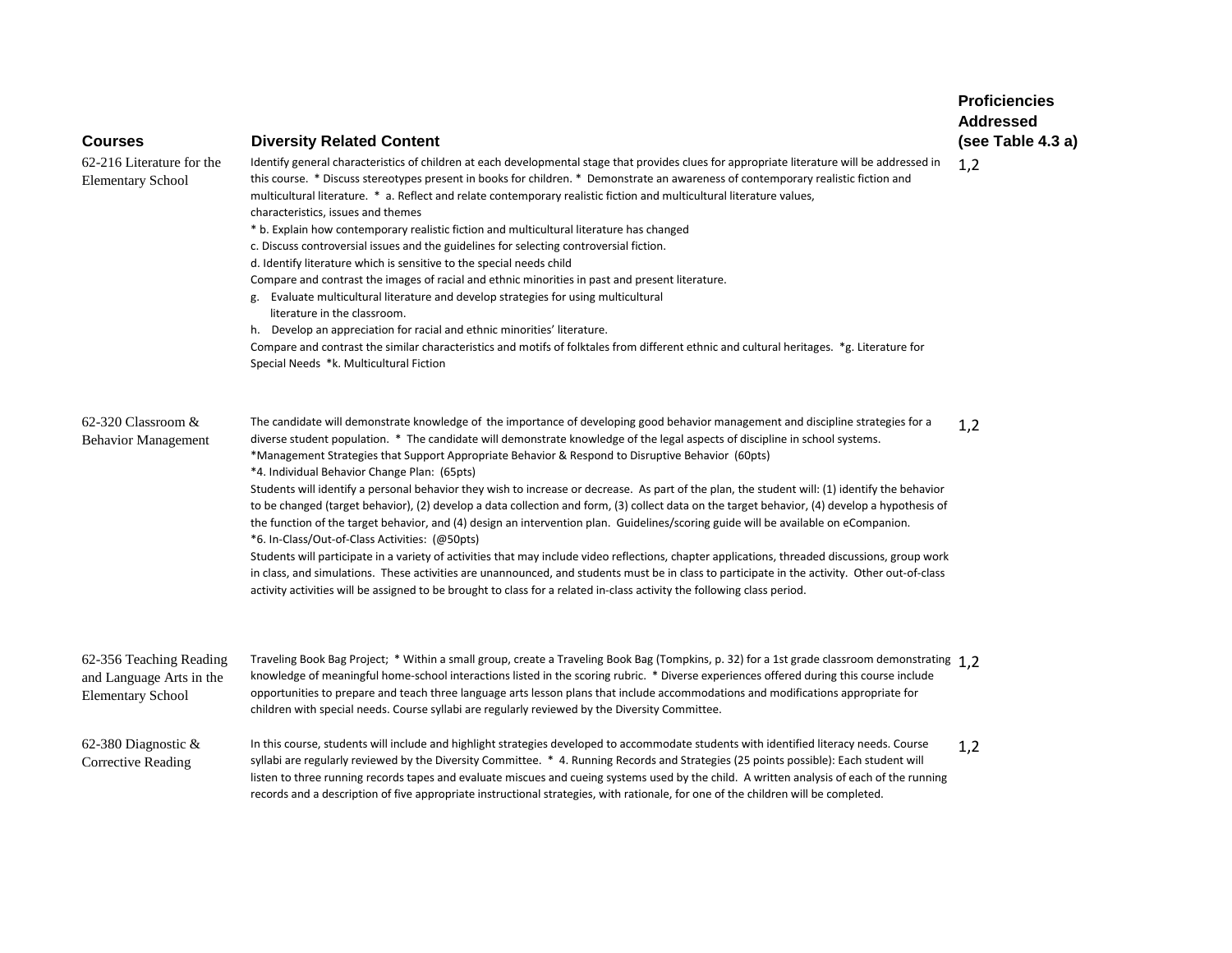| <b>Courses</b>                                                                                                                                  | <b>Diversity Related Content</b>                                                                                                                                                                                                                                                                                                                                                                                                                                                                                                                                                                                                                                                                                                                                                                                                                                                                                                                         | <b>Proficiencies</b><br><b>Addressed</b><br>(see Table 4.3 a) |
|-------------------------------------------------------------------------------------------------------------------------------------------------|----------------------------------------------------------------------------------------------------------------------------------------------------------------------------------------------------------------------------------------------------------------------------------------------------------------------------------------------------------------------------------------------------------------------------------------------------------------------------------------------------------------------------------------------------------------------------------------------------------------------------------------------------------------------------------------------------------------------------------------------------------------------------------------------------------------------------------------------------------------------------------------------------------------------------------------------------------|---------------------------------------------------------------|
| 62-410 Elementary School<br><b>Social Studies</b>                                                                                               | Diverse experiences offered during this course include opportunities to prepare and teach a social studies lesson and writing plans that<br>include accommodations and modifications appropriate for children with special needs. Course syllabi are regularly reviewed by the<br>Diversity Committee.                                                                                                                                                                                                                                                                                                                                                                                                                                                                                                                                                                                                                                                   | 1,2                                                           |
|                                                                                                                                                 | Secondary                                                                                                                                                                                                                                                                                                                                                                                                                                                                                                                                                                                                                                                                                                                                                                                                                                                                                                                                                |                                                               |
| 62-371 Introduction to<br><b>Special Education</b>                                                                                              | This course focuses on many types of diversity that affect student learning and behavior. Specific attention is given to the impact of<br>cultural, ethnic, racial, and language diversity on the special education process.                                                                                                                                                                                                                                                                                                                                                                                                                                                                                                                                                                                                                                                                                                                             | 1,2                                                           |
| 65-260 Secondary Teaching<br>Practicum I                                                                                                        | Multicultural activity discussed is discussed in this course.                                                                                                                                                                                                                                                                                                                                                                                                                                                                                                                                                                                                                                                                                                                                                                                                                                                                                            | 1,2                                                           |
| 61-520 Techniques of<br>Classroom Management and<br>Discipline                                                                                  | In this course, students will: Develop and teach lessons that incorporate diversity Develop a classroom and school climate that values<br>diversity; Become aware of different teaching and learning styles shaped by cultural influences; Adapt instruction and services<br>appropriate for all students including those with exceptionalities ;Demonstrate dispositions that value fairness and learning by all students;<br>Exhibit an understanding of the culture of the classroom; Display an awareness of the role of legal parameters in establishing a classroom<br>management plan; Through projects and discussions, students will develop multicultural perspectives which lead to increased self-respect,<br>greater respect for different cultural groups, and fewer inter-group conflicts due to ignorance, or misinformation.                                                                                                            | 1,2                                                           |
| 61-360 Secondary School<br>Teaching Practicum II<br>62-353 teaching reading in<br>Content Areas/ 62-430<br>Teaching Writing in Middle<br>School | Students will participate in a mandatory teaching experience called the "Week Out" held November 5-9.<br>In this course, students will demonstrate an understanding of the reading needs of students with exceptionalities including remedial,<br>disabled, gifted, bilingual, and dialect and culturally different; Demonstrate an understanding of the literacy needs of students with<br>exceptionalities including remedial, disabled, gifted, bilingual, and dialect and culturally diverse; Literacy Teaching and Learning in Diverse<br>Classrooms: Objective 11 (62-353) and Objective 7 (62-430); Self-Selected Independent Projects; This category has been established to<br>accommodate individual learning needs within the class; Diversity: Diverse experiences offered during this course include in-class activities<br>and the model for the self-selected projects; Course syllabi are regularly reviewed by the Diversity Committee. | 1,2                                                           |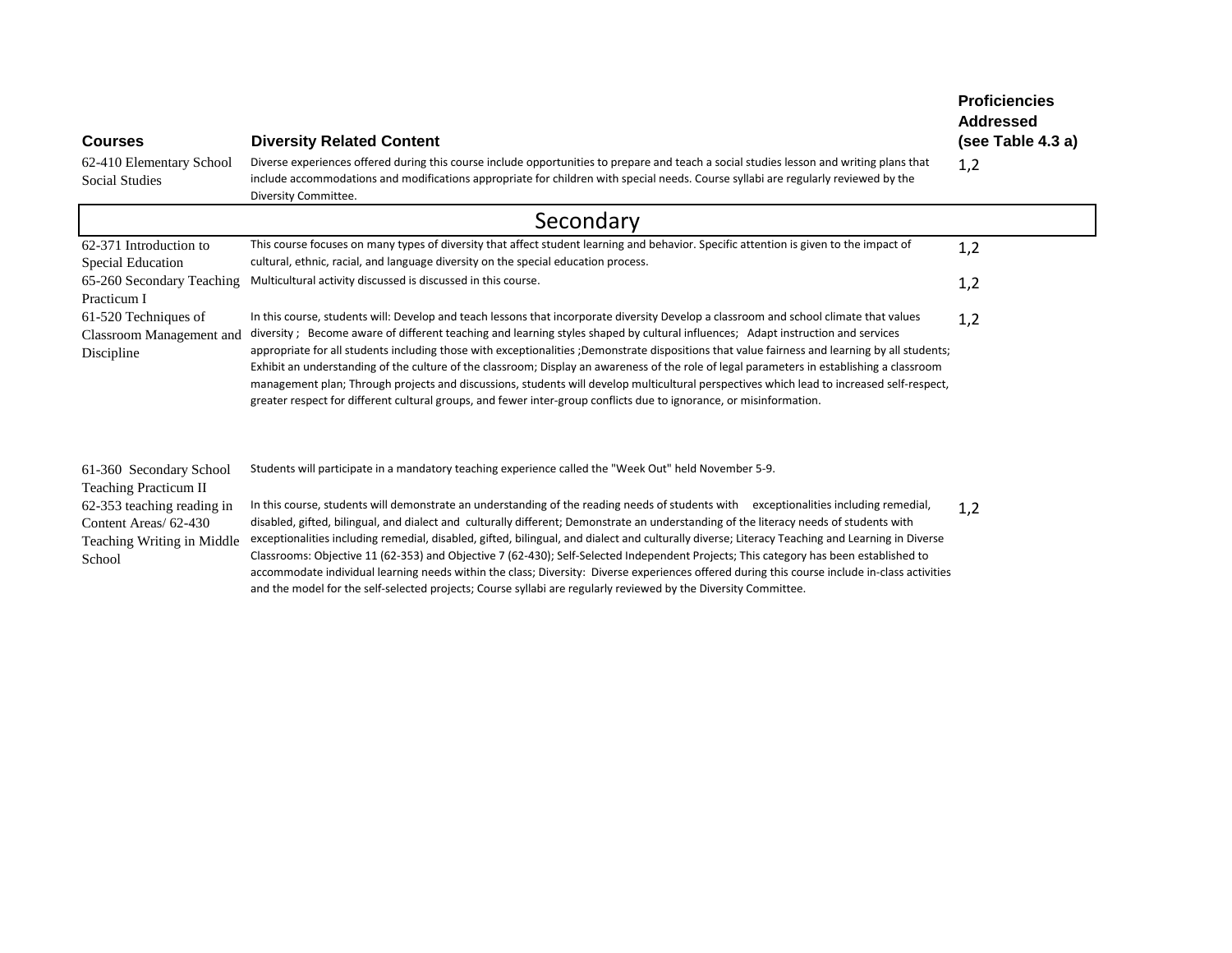# **Courses Diversity Related Content**

Education

# $61$ -569 Multiculturalism in  $\:$  1. Students will acquire knowledge of multicultural issues as they related to ethnicity and race, class and socioeconomic status, gender and  $\:1,2$ sexual orientation, exceptionality, religion, and education. • Recognize similarities and differences among diverse cultural groups.

• Discuss experiences, contributions and relationships of diverse groups.

- Be aware of issues that are of importance to various cultures.
- Identify various forms of stereotyping, prejudice and discrimination.
- Analyze behavior and attitudes for biases against the characteristics of specific groups.

\*\* 2. Students will develop multicultural perspectives, which will potentially lead to increased self-respect, greater respect for different cultural groups, and fewer inter-group conflicts due to ignorance, misunderstanding or misinformation.

• Reflect on ethnic ancestry and cultural heritage in relation to self-definition.

• Develop an awareness of and appreciation for alternative beliefs, manners, customs, linguistic traditions and life styles of individuals and groups different from self.

• Demonstrate skills in maintaining positive relationships with other individuals or groups and in responding constructively to conflict in relations. \*\*\* 3. Students will demonstrate knowledge of implementing a culturally responsive mindset through pedagogical practices.

- Explain the rationale of multiculturalism in education.
- Demonstrate a belief in equality of educational opportunity.
- Examine the effects of cultural background on students' performance in school.
- Recognize and minimize self-biases about students of different backgrounds.

• Analyze how various sources such as films, videos and books relate to multicultural issues and how they can be used in educational settings.

• Compare and contrast the learning styles of mainstream and non-mainstream students and examine the implications for developing appropriate teaching strategies.

• Identify and apply teaching strategies and resources to accomplish multicultural learning goals.

\*\* 4. Students will demonstrate an understanding of the importance of a multicultural curriculum instructional strategies, resources and materials, learning environment and technology. \*\* 5. Students will understand the importance of transforming the curriculum and instructional practices to reflect equity and quality for all students.

- Describe the rationale for incorporating instruction on socio-cultural issues of diversity.
- Describe ways to ensure equitable practices in the classroom.

08-322 Adolescent Psych In this course, students will develop skills that help students work with a diverse population of students. Topics on diversity are noted throughout the textbook readings and will be covered in classroom lectures and discussions. Gender, exceptionalities, race, culture, religion, socioeconomic status and ethnicity all play a role in human development. The information in this course will provide knowledge helpful in understanding the social-cultural influences that impact the development of adolescents. 1,2

44-580 Methods of Teaching Diversity Awareness Exercise - Complete diversity awareness worksheet through class and discussion thread - Week of Sept 24-29. Business and Marketing Ploghoft Lecture – Lewis Diuguid -Prof meeting opportunity \*\* Demonstrates awareness of student possessing diverse abilities, knowledge, interests, and experiences. Discuss the importance of research about learning styles and the impact on one's teaching. \* Explain means by which the following can be incorporated: international business, diversity, and higher- order thinking skills. Prepare teacher work sample for a teaching content area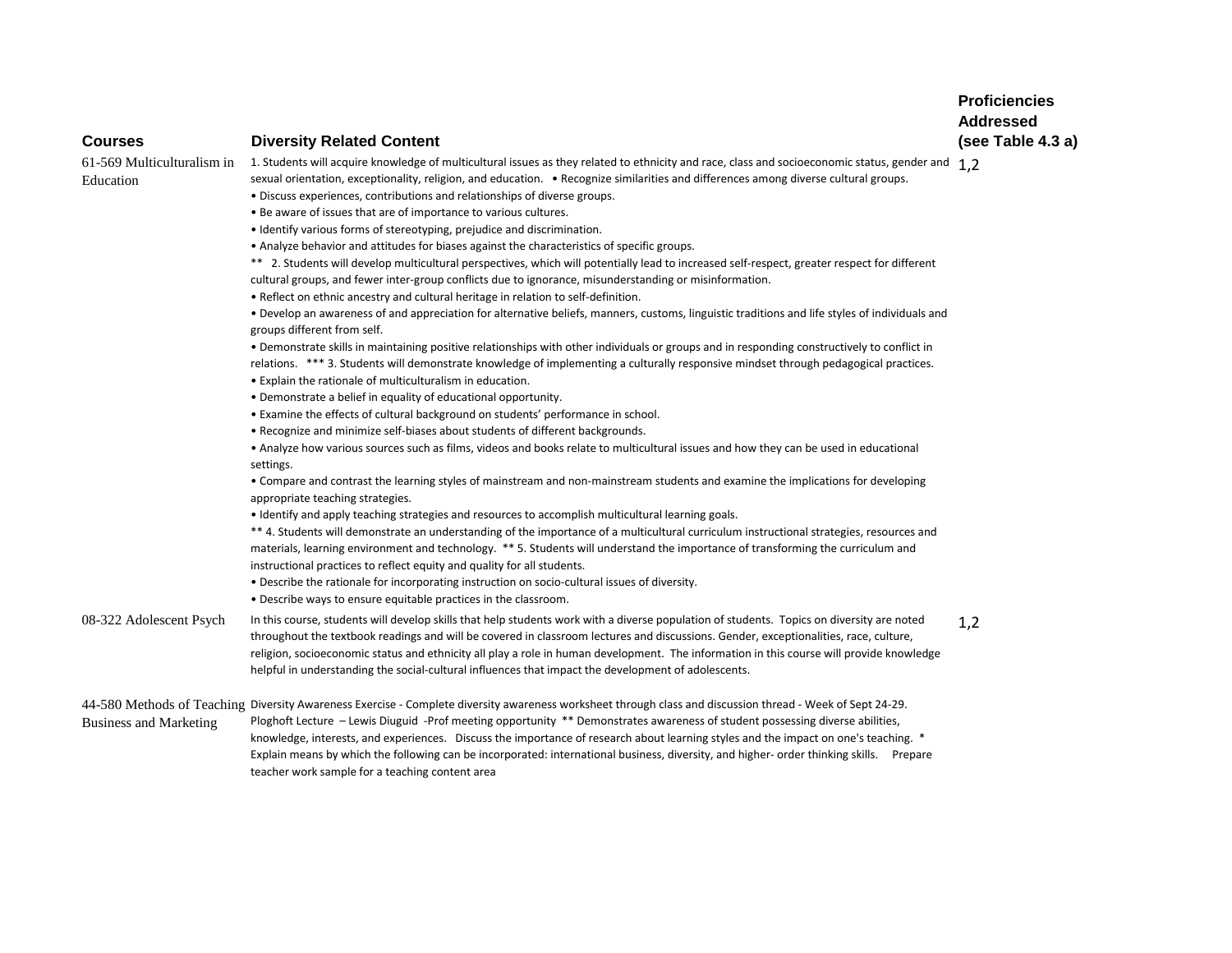| <b>Courses</b>                                                                                                 | <b>Diversity Related Content</b>                                                                                                                                                                                                                                                                                                                                                                                                                                                                                                                                                                                                                                                                                                                                                                                                                                                                                                                                                                                                                                                                                                                                                                                                                                                                                                                                                   | <b>Addressed</b><br>(see Table 4.3 a) |
|----------------------------------------------------------------------------------------------------------------|------------------------------------------------------------------------------------------------------------------------------------------------------------------------------------------------------------------------------------------------------------------------------------------------------------------------------------------------------------------------------------------------------------------------------------------------------------------------------------------------------------------------------------------------------------------------------------------------------------------------------------------------------------------------------------------------------------------------------------------------------------------------------------------------------------------------------------------------------------------------------------------------------------------------------------------------------------------------------------------------------------------------------------------------------------------------------------------------------------------------------------------------------------------------------------------------------------------------------------------------------------------------------------------------------------------------------------------------------------------------------------|---------------------------------------|
| 29-480 Methods of<br>Teaching Speech and<br>Theatre in Secondary School                                        | 1. Students will further their appreciation and understanding of the educational goals of the secondary public school and its diverse<br>student population. ** 2. Students will develop an understanding of the philosophical basis of teaching secondary speech and theatre,<br>and will incorporate that understanding into the development of a personal philosophy for teaching all secondary students in those<br>disciplines. ** 3. Students will develop skills in planning for instruction in secondary speech and theatre and will demonstrate those skills<br>through development of course outlines and syllabi, unit plans, Teacher Work Samples, and/or individual lesson plans (including<br>modifications and accommodations). ** Detailed written lesson plans (along with any handouts you may use) will also be required and<br>the final copies will be turned in immediately before the lesson. Plans must include accommodations and modifications for special and<br>diverse populations. **                                                                                                                                                                                                                                                                                                                                                                | 1,2                                   |
| 17-580/17-582 Methods in<br>Secondary School<br><b>Mathematics/ Math Methods</b><br>for Middle School Teachers | This course will provide opportunities for preservice teachers to develop a two-four-week teaching unit, prepare and present (and reflect<br>upon) lessons containing the appropriate use of manipulatives/ technologies and accommodations for a diversity of learners, design<br>homework assignments and assessment instruments, discuss strategies for motivating and evaluating student performance, use<br>technologies as a teaching resource, develop efficient questioning skills, and use data to modify instruction to enhance student learning.<br>** This will include philosophy, content, instructional materials and teaching procedures for diverse student populations. ** 2. Writing<br>lesson plans, Madeline Hunter and Learning Cycle models, including formulating objectives, identifying the MO state goals/course-level<br>expectations being addressed, addressing diverse learning needs, ** All teachers face the need to recognize, celebrate, and<br>accommodate diversity. These issues will be addressed through readings, class discussions, microteaching and lesson plans. ** parallel<br>lesson plan format, whereby accommodations for diversity are noted to the side of activities ** 8. accommodations and modifications (at<br>least two kinds) for diverse populations ** Lesson plans, which must include accommodations for diversity | 1,2                                   |
| 14-480 Methods of<br><b>Teaching Foreign Language</b><br>in the Primary & Secondary<br>School                  | In this course, students will develop a variety of instructional practices, including technology, that reflect language outcomes and address<br>the needs of diverse language learners. ** Addressing Diverse Needs of Learners in the Language Classroom ** include accommodations<br>and modifications for diverse learners as well as technology                                                                                                                                                                                                                                                                                                                                                                                                                                                                                                                                                                                                                                                                                                                                                                                                                                                                                                                                                                                                                                | 1.2                                   |
| 10-580 Methods in<br>Secondary School English                                                                  | In this course, student will engage in addressing diverse learning needs, awareness of the political, historical, social, and racial                                                                                                                                                                                                                                                                                                                                                                                                                                                                                                                                                                                                                                                                                                                                                                                                                                                                                                                                                                                                                                                                                                                                                                                                                                               | 1,2                                   |

**Proficiencies**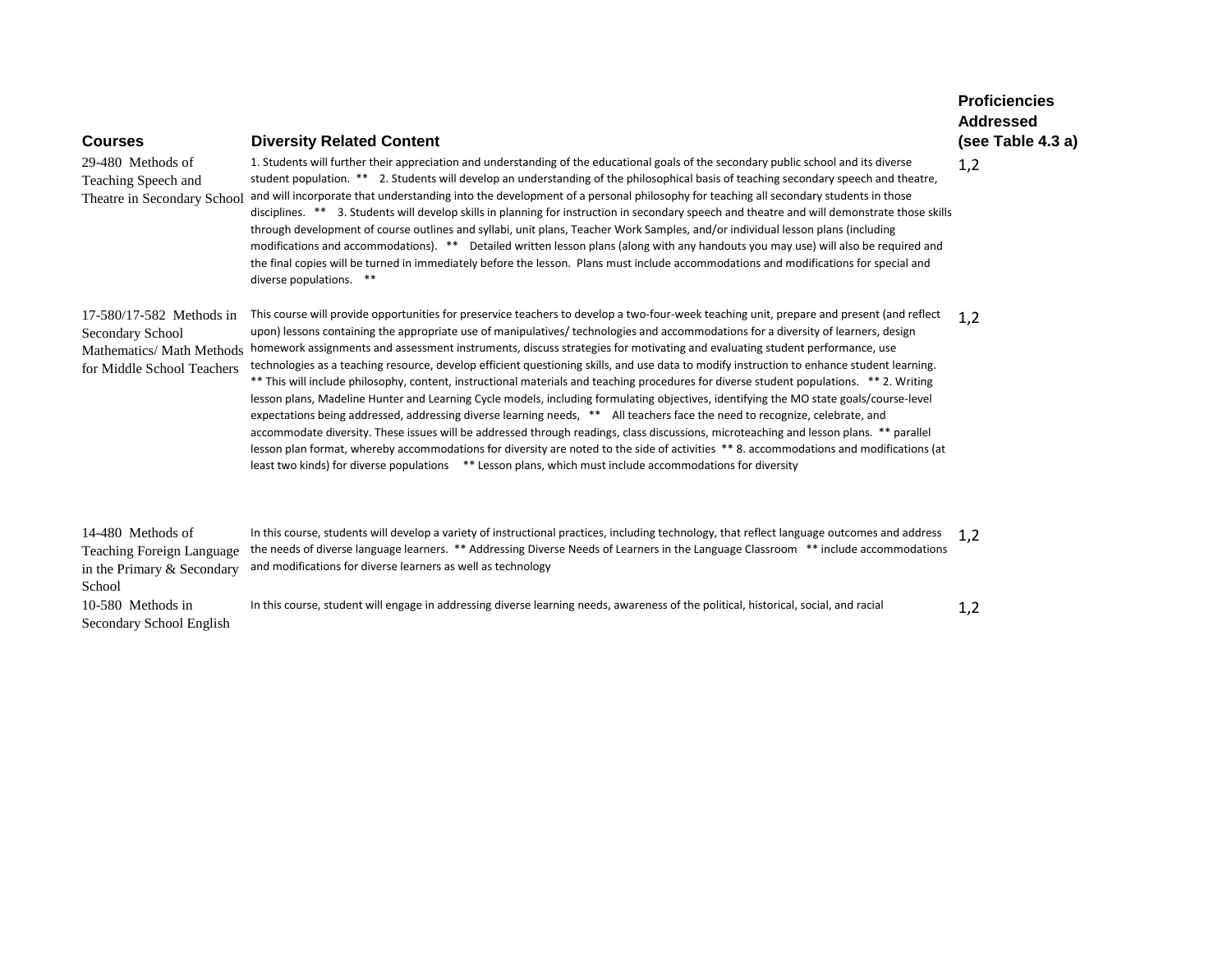| <b>Courses</b><br>$03-580$ Methods of<br>Teaching Agriculture | <b>Diversity Related Content</b><br>□ Summarize the principles of teaching and learning and evaluate their effect on learning outcomes and identify their effects on meeting<br>the needs of diverse learners.<br>$\Box$ Identify factors considered by effective teachers in making decisions about teaching techniques, strategies and methods of instruction.<br>** $\Box$ Explain the importance of motivation in student learning and develop motivational techniques used in agricultural education.<br>$\Box$ Explain each component of a written plan and develop lesson plans for secondary students using multiple teaching strategies.<br>** Summarize the principles of teaching and learning and evaluate their effect on learning outcomes and identify their effects on meeting<br>the needs of diverse learners. ** Identify factors considered by effective teachers in making decisions about teaching techniques and<br>strategies. ** Explain the importance of motivation in student learning and develop motivational techniques used in agricultural<br>education. ** Explain each component of a written plan and develop lesson plans for secondary students using multiple teaching<br>strategies | <b>Proficiencies</b><br><b>Addressed</b><br>(see Table 4.3 a)<br>1,2 |
|---------------------------------------------------------------|-----------------------------------------------------------------------------------------------------------------------------------------------------------------------------------------------------------------------------------------------------------------------------------------------------------------------------------------------------------------------------------------------------------------------------------------------------------------------------------------------------------------------------------------------------------------------------------------------------------------------------------------------------------------------------------------------------------------------------------------------------------------------------------------------------------------------------------------------------------------------------------------------------------------------------------------------------------------------------------------------------------------------------------------------------------------------------------------------------------------------------------------------------------------------------------------------------------------------------|----------------------------------------------------------------------|
| 28-580 methods in<br>sec/middle school Science                | What challenges do teachers (and students) face during inquiry-based instruction? The diverse science classroom. ** Bautista &<br>Castaneda (2011). Teaching science to ELLs, part 1. The Science Teacher, 78, 35-39. ** Colburn, A. (2010). The prepared practitioner:<br>Universal design. The Science Teacher, 77, 8.                                                                                                                                                                                                                                                                                                                                                                                                                                                                                                                                                                                                                                                                                                                                                                                                                                                                                                    | 1,2                                                                  |
|                                                               | PHYSICAL EDUCATION                                                                                                                                                                                                                                                                                                                                                                                                                                                                                                                                                                                                                                                                                                                                                                                                                                                                                                                                                                                                                                                                                                                                                                                                          |                                                                      |
| 08-303 Educational<br>Psychology                              | In this course, the student will engage in the role of social factors, including gender and ethnic differences, and development in the<br>learning process, *Understanding the role of social factors, including gender and ethnic differences, and development in the learning<br>process                                                                                                                                                                                                                                                                                                                                                                                                                                                                                                                                                                                                                                                                                                                                                                                                                                                                                                                                  | 1,2                                                                  |
| 22-207 Aerobic & Strength<br>Conditioning                     | Through observation and interpersonal communication interaction, students will gain appreciation of the physical and cognitive differences 1.2<br>that each person possesses due to their own personal backgrounds. Through observation and interpersonal communication interaction<br>during Micro-Peer teaching, students will gain awareness of the physical and cognitive differences that each person possesses due to their<br>own personal backgrounds.                                                                                                                                                                                                                                                                                                                                                                                                                                                                                                                                                                                                                                                                                                                                                              |                                                                      |
| 22-208 Techniques of Folk,<br>Square & Recreational<br>Dance  | Through observation and interpersonal communication interaction in class as well as during the teaching event in the public schools,<br>students will gain appreciation of the physical and cognitive differences that each person possesses due to their own personal<br>backgrounds. Through observation and interpersonal communication interaction in class as well as during the teaching event in the public<br>schools, students will gain appreciation of the physical and cognitive differences that each person possesses due to their own personal<br>backgrounds.                                                                                                                                                                                                                                                                                                                                                                                                                                                                                                                                                                                                                                               | 1,2                                                                  |
| 22-260 Observation $\&$<br>Practicum I in PE                  | Students will gain appreciation of how the Learning Context impacts physical and cognitive differences of each individual student within<br>the learning environment. ** Diversity Activity Participation: Ploghoft Lecture ** Through research in the DESE website for the<br>Teacher Work Sample 1 assignment and observations in the public schools students will gain appreciation of how the Learning Context<br>impacts physical and cognitive differences of each individual student within the learning environment.                                                                                                                                                                                                                                                                                                                                                                                                                                                                                                                                                                                                                                                                                                | 1,2                                                                  |
|                                                               |                                                                                                                                                                                                                                                                                                                                                                                                                                                                                                                                                                                                                                                                                                                                                                                                                                                                                                                                                                                                                                                                                                                                                                                                                             |                                                                      |

22-360 Observation & Practicum II in PE Diverse experiences offered during this course include opportunities to prepare and teach physical education lesson plans that include accommodations and modifications appropriate for children with special needs, rate and abilities. \*\* Diversity Activity—(addressed in Reflection on Site (El./MS/HS) \*\* Total Child Scan (Readiness for Learning for the K-12 Learner) \*\* 6. Diversity in Education 1,2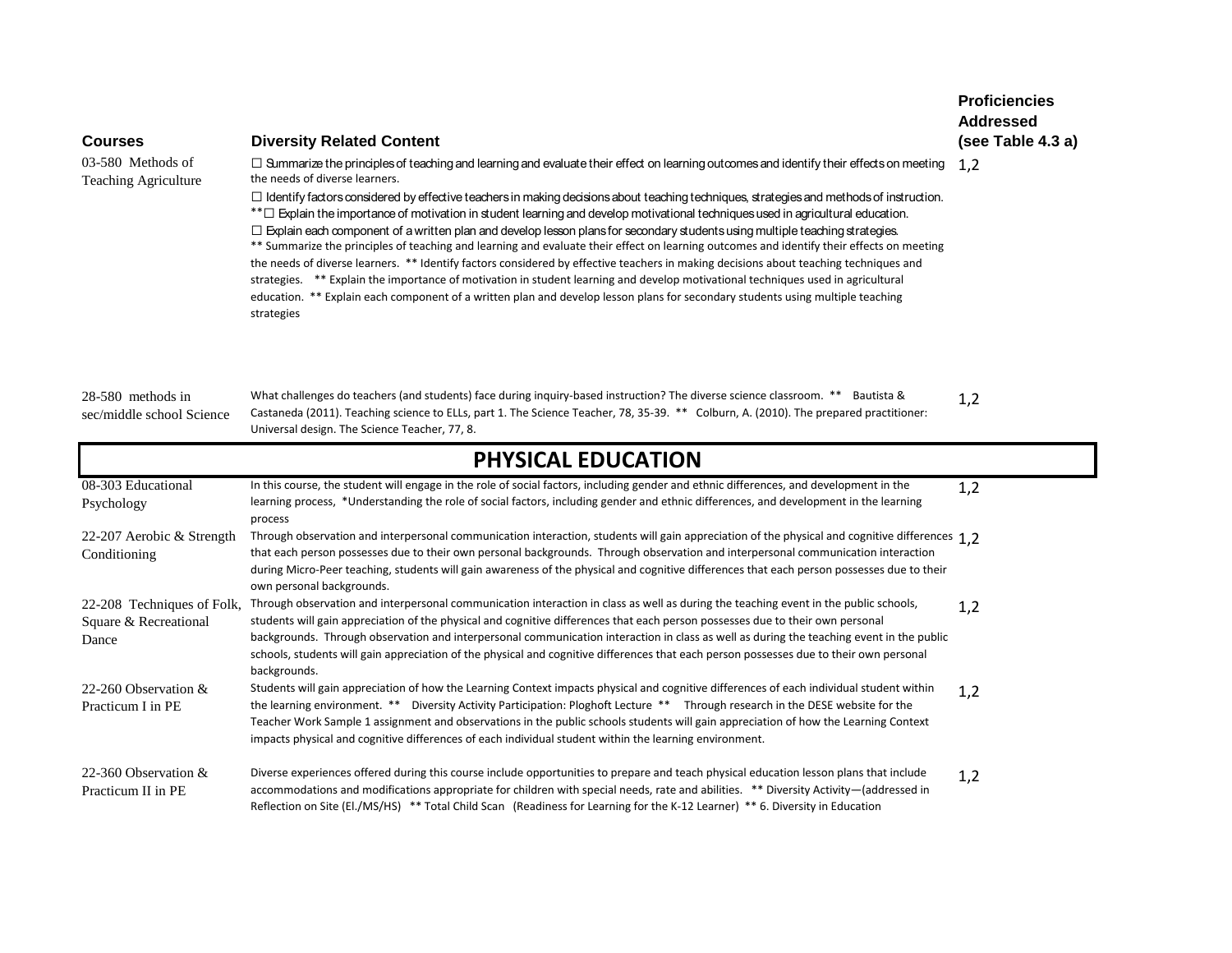| <b>Courses</b>                                                 | <b>Diversity Related Content</b>                                                                                                                                                                                                                                                                                                                                                                                                                                                                                                                                                                                                                                                                                                                                                                                                                                                                                                                                    | <b>Proficiencies</b><br><b>Addressed</b><br>(see Table 4.3 a) |
|----------------------------------------------------------------|---------------------------------------------------------------------------------------------------------------------------------------------------------------------------------------------------------------------------------------------------------------------------------------------------------------------------------------------------------------------------------------------------------------------------------------------------------------------------------------------------------------------------------------------------------------------------------------------------------------------------------------------------------------------------------------------------------------------------------------------------------------------------------------------------------------------------------------------------------------------------------------------------------------------------------------------------------------------|---------------------------------------------------------------|
| 22-332 Physiology of<br>Exercise                               | Special considerations, (races, ages, exceptionalities, gender differences) ** The TC will discuss special considerations, such as differences 1,2<br>between races-health concerns, ages, exceptionalities, gender differences. (KQI IA) ** 14. The TC will discuss different exercise testing<br>protocols-Wingate Anaerobic Work Power Test, Bruce and Balke Graded Exercise Tests. (KQI IA) ** Rimmer, James (1998). Exercise<br>Programs for Special Populations, Lea & Febiger ** Skinner, James (1993) Exercise Testing and Exercise Prescription for Special Cases. Lea<br>& Febiger ** Diverse experiences offered during this course include opportunities to prepare and analyze case studies and design a health<br>enhancement plan.                                                                                                                                                                                                                   |                                                               |
| 22-433 Sr. Seminar in PE                                       | The teacher candidate will discuss issues in the field, diversity, special needs, role conflict. *** The TC will discuss issues in the field,<br>diversity, special needs, role conflict.<br>Learning Activity: Conduct an interview with a diverse individual in the field<br>Education or physical education.<br>Assessment: Interview responses will be scored using a scoring guide.<br>** Diversity-Interview a ethically/culturally diverse teacher education professional or major.                                                                                                                                                                                                                                                                                                                                                                                                                                                                          | 1,2                                                           |
| 22-480 Health Education<br>Methods in the Secondary<br>School  | Students will take a class field trip to a diverse educational environment and observe health and physical education classroom settings.<br>The students will write a reflection statement by using the Culturally Diverse Field Experience Demographic Verification Form provided in<br>the class.                                                                                                                                                                                                                                                                                                                                                                                                                                                                                                                                                                                                                                                                 | 1,2                                                           |
| 61-520 Techniques of<br>Classroom Management and<br>Discipline | The student will: Develop and teach lessons that incorporate diversity<br>Develop a classroom and school climate that values diversity<br>Become aware of different teaching and learning styles shaped by cultural influences<br>Adapt instruction and services appropriate for all students including those with exceptionalities<br>Demonstrate dispositions that value fairness and learning by all students *** Instruction for Individual Commitment and Needs ** -<br>Through projects and discussions, students will develop multicultural perspectives which lead to increased self-respect, greater respect for<br>different cultural groups, and fewer inter-group conflicts due to ignorance, or misinformation. *** -Exhibit an understanding of the<br>culture of the classroom.<br>-Display an awareness of the role of legal parameters in establishing a classroom management plan.<br>*** Identify major factors in designing a discipline model. | 1,2                                                           |
| 08-322 Adolescent Psych                                        | In this course, students will engage in devloping skills that help students work with a diverse population of students. Topics on diversity are 1.2<br>noted throughout the textbook readings and will be covered in classroom lectures and discussions. Gender, exceptionalities, race, culture,<br>religion, socioeconomic status and ethnicity all play a role in human development. The information in this course will provide knowledge<br>helpful in understanding the social-cultural influences that impact the development of adolescents.                                                                                                                                                                                                                                                                                                                                                                                                                |                                                               |
| 61-461 School and Society                                      | In this course, students will review the concept of Multiculturalism * Mini Lesson (75 pts.)                                                                                                                                                                                                                                                                                                                                                                                                                                                                                                                                                                                                                                                                                                                                                                                                                                                                        | 1,2                                                           |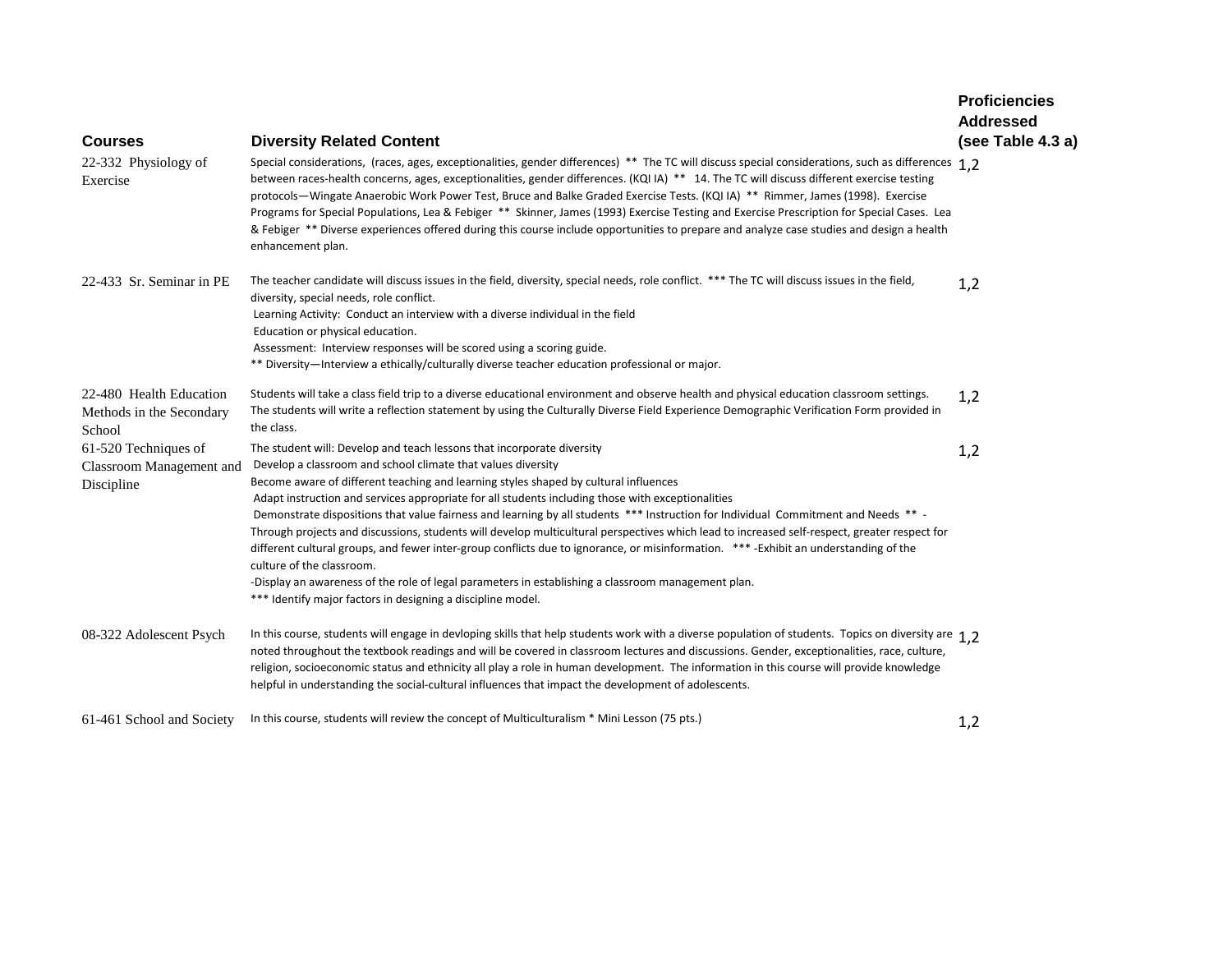### **Courses Diversity Related Content**

Education

 $61$ -569 Multiculturalism in  $\:$  1. Students will acquire knowledge of multicultural issues as they related to ethnicity and race, class and socioeconomic status, gender and  $\:1,2$ sexual orientation, exceptionality, religion, and education. • Recognize similarities and differences among diverse cultural groups.

• Discuss experiences, contributions and relationships of diverse groups.

- Be aware of issues that are of importance to various cultures.
- Identify various forms of stereotyping, prejudice and discrimination.
- Analyze behavior and attitudes for biases against the characteristics of specific groups.

\*\* 2. Students will develop multicultural perspectives, which will potentially lead to increased self-respect, greater respect for different cultural groups, and fewer inter-group conflicts due to ignorance, misunderstanding or misinformation.

• Reflect on ethnic ancestry and cultural heritage in relation to self-definition.

• Develop an awareness of and appreciation for alternative beliefs, manners, customs, linguistic traditions and life styles of individuals and groups different from self.

• Demonstrate skills in maintaining positive relationships with other individuals or groups and in responding constructively to conflict in relations. \*\*\* 3. Students will demonstrate knowledge of implementing a culturally responsive mindset through pedagogical practices.

• Explain the rationale of multiculturalism in education.

- Demonstrate a belief in equality of educational opportunity.
- Examine the effects of cultural background on students' performance in school.
- Recognize and minimize self-biases about students of different backgrounds.

• Analyze how various sources such as films, videos and books relate to multicultural issues and how they can be used in educational settings.

• Compare and contrast the learning styles of mainstream and non-mainstream students and examine the implications for developing appropriate teaching strategies.

• Identify and apply teaching strategies and resources to accomplish multicultural learning goals.

\*\* 4. Students will demonstrate an understanding of the importance of a multicultural curriculum instructional strategies, resources and materials, learning environment and technology. \*\* 5. Students will understand the importance of transforming the curriculum and instructional practices to reflect equity and quality for all students.

• Describe the rationale for incorporating instruction on socio-cultural issues of diversity.

• Describe ways to ensure equitable practices in the classroom.

• Demonstrate skills for adapting instructional experiences to match the needs of individual students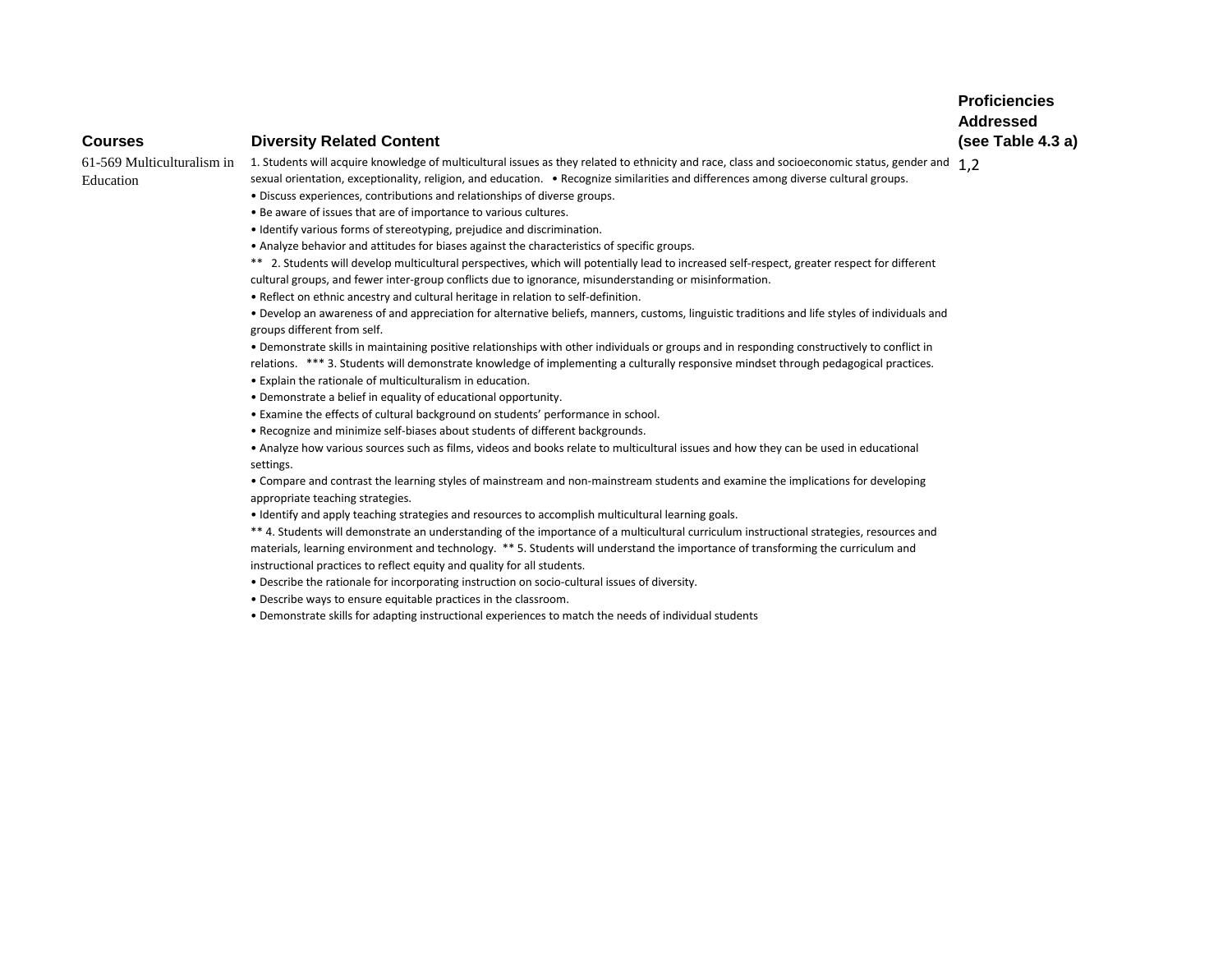62-353 teaching reading in Content Areas/ 62-430 School

## **Courses Diversity Related Content**

Teaching Writing in Middle exceptionalities including remedial, disabled, gifted, bilingual, and dialect and culturally diverse. \*\*\* Literacy Teaching and Learning in In this course, students will demonstrate an understanding of the reading needs of students with exceptionalities including remedial, disabled, gifted, bilingual, and dialect and culturally different. \*\*Demonstrate an understanding of the literacy needs of students with Diverse Classrooms: Objective 11 (62-353) and Objective 7 (62-430) \*\*\*Self-Selected Independent Projects \*\*This category has been established to accommodate individual learning needs within the class. \*\*\*Diversity: Diverse experiences offered during this course include in-class activities and the model for the self-selected projects. Course syllabi are regularly reviewed by the Diversity Committee.

| <b>Advanced Programs</b>                                            |                                                                                                                                                                                                                                                                                                                                                                                                                                                                                                                                                                                                                                                                                                                                                                                                                                                                                                                                                                                                                               |     |
|---------------------------------------------------------------------|-------------------------------------------------------------------------------------------------------------------------------------------------------------------------------------------------------------------------------------------------------------------------------------------------------------------------------------------------------------------------------------------------------------------------------------------------------------------------------------------------------------------------------------------------------------------------------------------------------------------------------------------------------------------------------------------------------------------------------------------------------------------------------------------------------------------------------------------------------------------------------------------------------------------------------------------------------------------------------------------------------------------------------|-----|
| <b>ELL</b>                                                          |                                                                                                                                                                                                                                                                                                                                                                                                                                                                                                                                                                                                                                                                                                                                                                                                                                                                                                                                                                                                                               |     |
| 62-580 Methods for<br>Teaching ELL/ESOL                             | Instructions: Describe a previous, current, or a potential teaching situation and identify as such. The description should include at least the 1.2<br>information below. -- a. Location: country (if not US), urban/rural, SES<br>b. Setting: university, technical college, K-12, etc.<br>c. ELL Class type: sheltered, mainstream, pull-out, push-in, bilingual, etc.<br>d. Number of contact hours per week, length of class (1 year, 1 semester, x weeks). [This should be age appropriate – no more than a<br>quarter for elementary, no more than a semester for high school, and no more than eight weeks for an adult education program.]<br>e. Class size, number of ELLs in each class (approximately)<br>f. Language proficiency of ELLs (pick the one level you will write towards- look at the Standards area of the webliography to help you<br>determine which English acquisition level you will write towards)<br>g. Age range of students (for this specific program)<br>h. Previous education of students |     |
| 62-582 Linguistics for<br>ELL/ESOL                                  | In this course, students will review the idea of Language Variation ** Intro to Linguistics                                                                                                                                                                                                                                                                                                                                                                                                                                                                                                                                                                                                                                                                                                                                                                                                                                                                                                                                   | 1,2 |
| 62-680 Theories of Second<br>Language Acquisition                   | Some discussion threads are based on the readings and some are based on experience with students and or diverse populations.                                                                                                                                                                                                                                                                                                                                                                                                                                                                                                                                                                                                                                                                                                                                                                                                                                                                                                  | 1,2 |
| 62-682 Materials $\&$<br>Assessment for Teaching<br><b>ELL/ESOL</b> | Threaded discussion points (5-10) are based on the quality of the original posting as well as responses to classmates. Some threaded<br>discussions are a reflective opportunity for the readings, some are sharing of observations you have made in the field, and some are<br>reflective of your own diverse experiences. **                                                                                                                                                                                                                                                                                                                                                                                                                                                                                                                                                                                                                                                                                                | 1,2 |

1,2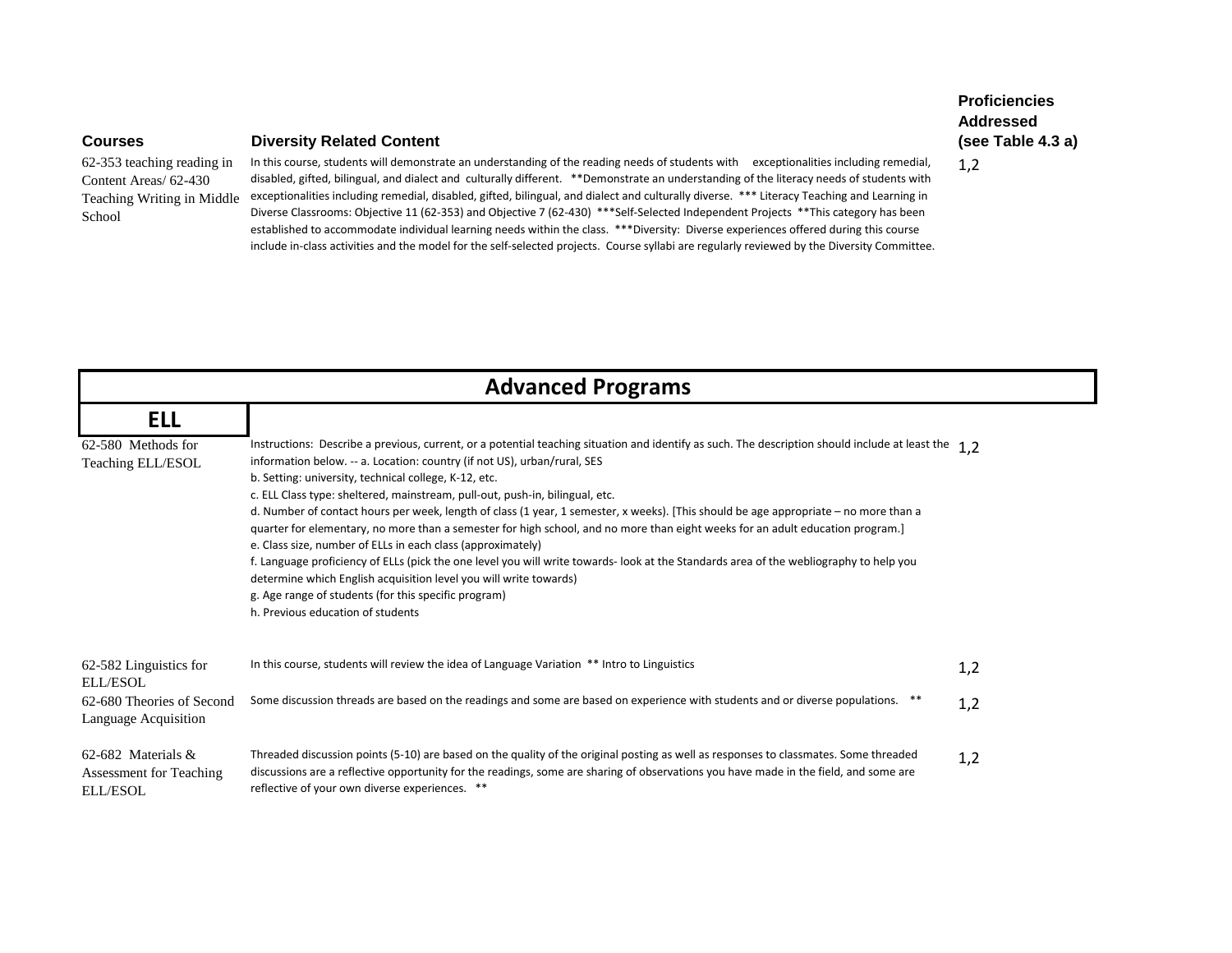| <b>Courses</b>                                                                              | <b>Diversity Related Content</b>                                                                                                                                                                                                                                                                                                                                                                                                                                                                                                                                                                                                                                                                                                                                                                                 | <b>Proficiencies</b><br><b>Addressed</b><br>(see Table 4.3 a) |
|---------------------------------------------------------------------------------------------|------------------------------------------------------------------------------------------------------------------------------------------------------------------------------------------------------------------------------------------------------------------------------------------------------------------------------------------------------------------------------------------------------------------------------------------------------------------------------------------------------------------------------------------------------------------------------------------------------------------------------------------------------------------------------------------------------------------------------------------------------------------------------------------------------------------|---------------------------------------------------------------|
| 62-686 Practicum Teaching<br>ELL                                                            | Threaded discussion points (5-10) are based on the quality of the original posting as well as responses to classmates. Some threaded<br>discussions are a reflective opportunity for the readings, some are sharing of observations you have made in the field, and some are<br>reflective of your own diverse experiences. ** Given the parent speaks a language other than English, you need to provide an English<br>version and a translated version both of your communication opportunities. (15 points)                                                                                                                                                                                                                                                                                                   | 1,2                                                           |
| 62-690 English for ELLs                                                                     | Some threaded discussions are a reflective opportunity over the readings, others are reflective over observations in the field, and others<br>are reflective of your personal diverse experiences.                                                                                                                                                                                                                                                                                                                                                                                                                                                                                                                                                                                                               | 1,2                                                           |
| 62-687 Sociolinguistics                                                                     | Diversity:<br>This course focuses on many types of diversity that affect student learning and behavior. Specific attention is given to the impact of<br>cultural, ethnic, racial, and language diversity on the special education process. Service hours that involve preservice teachers working and<br>interacting with individuals with disabilities are a course requirement.<br>** 2. ELL Sociolinguistic Guide: This is a guide for your ELL students on how to better traverse through their English world in your<br>community. The guide should discuss the aspects which you perceive as important for the population as students (in the classroom, on the<br>playground, in the lunchroom, in the structured/unstructured classroom, etc) and members of your community (grocery store, post office, | 1,2                                                           |
|                                                                                             | police station, library, etc).                                                                                                                                                                                                                                                                                                                                                                                                                                                                                                                                                                                                                                                                                                                                                                                   |                                                               |
| <b>READING</b><br>62-607 Language Arts in<br>the Elementary School                          | In this course, the student will demonstrate knowledge of a balanced/comprehensive literacy program designed to accommodate all<br>learners, including those from diverse backgrounds, experiences, and cultures. *** In this course, students will plan a literature circle<br>project, with accommodations for students who have disabilities and a multicultural focus. Course syllabi are regularly reviewed by the<br>Diversity Committee.                                                                                                                                                                                                                                                                                                                                                                  | 1,2                                                           |
| 62-654 Analysis &<br>Correction of Reading<br>disabilities                                  | Diverse experiences offered during this course include the opportunity to test and diagnose one student's literacy strengths and needs.<br>Students also compile an annotated literacy collection to support their future work with students with specific literacy needs. Course syllabi<br>are regularly reviewed by the Diversity Committee.                                                                                                                                                                                                                                                                                                                                                                                                                                                                  | 1,2                                                           |
| 62-655 Reading in the<br><b>Elementary School</b>                                           | In this course the student will develop a profile of the student reader identifying the student's perceptions of him/herself as a reader and<br>how the reader prefers texts during content area learning including how a teacher might use the information to best reach the student.<br>** Read a current award-winning, self-selected chapter book appropriate for 5th or 6th grade students engaged in critical literacy<br>conversations. The book you choose should have a multicultural or social justice theme                                                                                                                                                                                                                                                                                           | 1,2                                                           |
| 62-660 Practicum I<br>Diagnosis and Remediation<br>of Reading Disabilities in<br>Grades K-6 | Diverse experiences offered during this course include opportunities to prepare and teach three language arts lesson plans that include<br>accommodations and modifications appropriate for children with special needs. Course syllabi are regularly reviewed by the Diversity<br>Committee.                                                                                                                                                                                                                                                                                                                                                                                                                                                                                                                    | 1,2                                                           |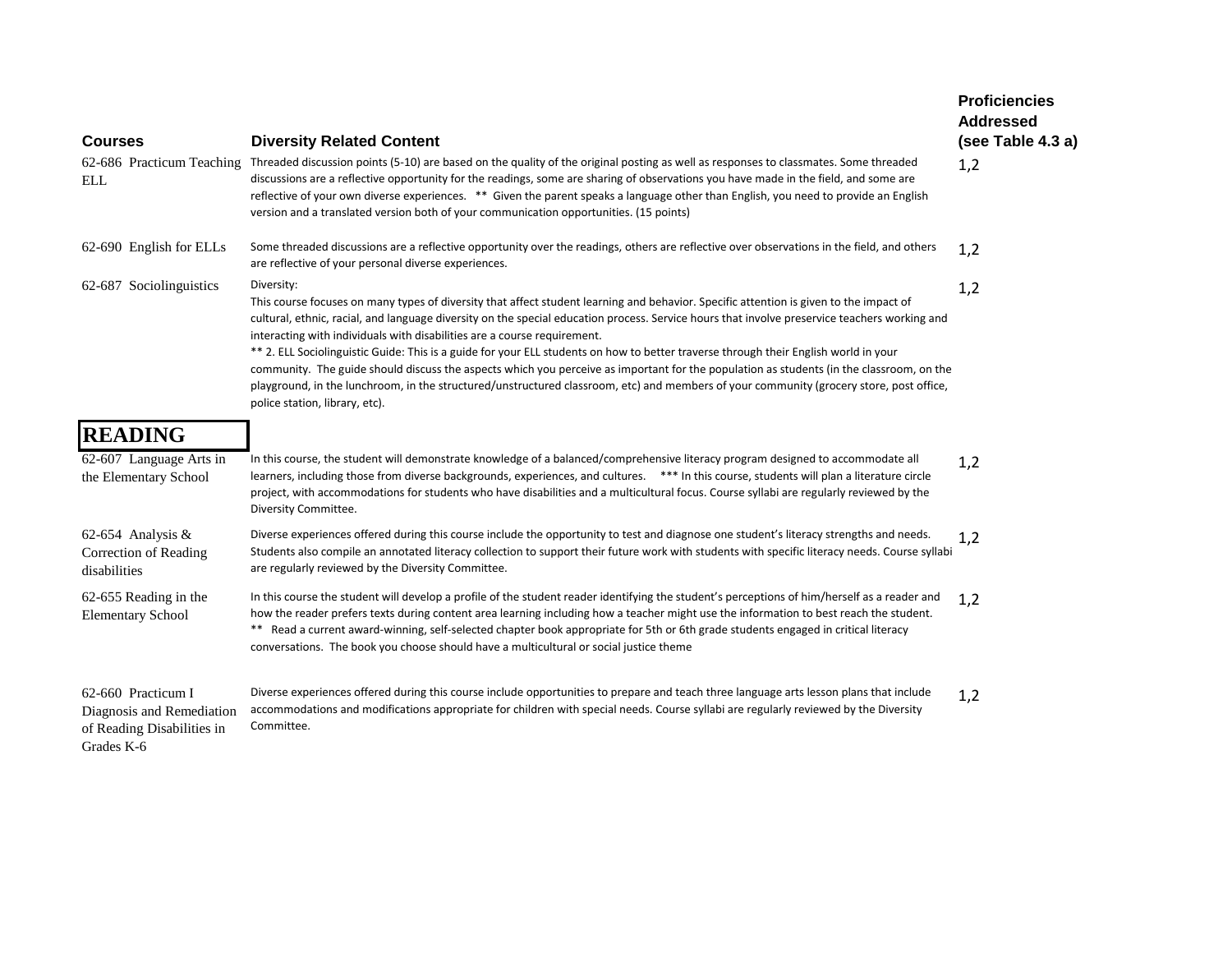| <b>Courses</b>                                  | <b>Diversity Related Content</b>                                                                                                                                                                                                                                                                                                                                                                                                                                                                                                                                                                                                                                                                                                                                                                                                                                                                                                                                                                                                                                                                                                                                                                                                                                                                                                                                                                                                                                                                       | <b>Addressed</b><br>(see Table 4.3 a) |
|-------------------------------------------------|--------------------------------------------------------------------------------------------------------------------------------------------------------------------------------------------------------------------------------------------------------------------------------------------------------------------------------------------------------------------------------------------------------------------------------------------------------------------------------------------------------------------------------------------------------------------------------------------------------------------------------------------------------------------------------------------------------------------------------------------------------------------------------------------------------------------------------------------------------------------------------------------------------------------------------------------------------------------------------------------------------------------------------------------------------------------------------------------------------------------------------------------------------------------------------------------------------------------------------------------------------------------------------------------------------------------------------------------------------------------------------------------------------------------------------------------------------------------------------------------------------|---------------------------------------|
| <b>TEACHER</b>                                  |                                                                                                                                                                                                                                                                                                                                                                                                                                                                                                                                                                                                                                                                                                                                                                                                                                                                                                                                                                                                                                                                                                                                                                                                                                                                                                                                                                                                                                                                                                        |                                       |
| <b>LEADER</b>                                   |                                                                                                                                                                                                                                                                                                                                                                                                                                                                                                                                                                                                                                                                                                                                                                                                                                                                                                                                                                                                                                                                                                                                                                                                                                                                                                                                                                                                                                                                                                        |                                       |
| Projects in Curriculum<br>Development           | 61-612 Specialized Topics & Diverse experiences offered during this course include opportunities to prepare and teach a social studies lesson and writing plans that<br>include accommodations and modifications appropriate for children with special needs. Course syllabi are regularly reviewed by the<br>Diversity Committee.                                                                                                                                                                                                                                                                                                                                                                                                                                                                                                                                                                                                                                                                                                                                                                                                                                                                                                                                                                                                                                                                                                                                                                     | 1,2                                   |
| 61-633 Curriculum Design                        | Research and reading of professional journals will encompass diverse settings and diverse learners. Various curriculum activities will be<br>based on diversity as it applies to settings, students, faculty/staff, and text.                                                                                                                                                                                                                                                                                                                                                                                                                                                                                                                                                                                                                                                                                                                                                                                                                                                                                                                                                                                                                                                                                                                                                                                                                                                                          | 1,2                                   |
| 61-681 School and<br><b>Community Relations</b> | Research and reading of professional journals will encompass diverse settings and diverse learners. Various curriculum activities will be<br>based on diversity as it applies to settings, students, faculty/staff, and text.                                                                                                                                                                                                                                                                                                                                                                                                                                                                                                                                                                                                                                                                                                                                                                                                                                                                                                                                                                                                                                                                                                                                                                                                                                                                          | 1,2                                   |
| Health &                                        |                                                                                                                                                                                                                                                                                                                                                                                                                                                                                                                                                                                                                                                                                                                                                                                                                                                                                                                                                                                                                                                                                                                                                                                                                                                                                                                                                                                                                                                                                                        |                                       |
| <b>Physical Ed</b>                              |                                                                                                                                                                                                                                                                                                                                                                                                                                                                                                                                                                                                                                                                                                                                                                                                                                                                                                                                                                                                                                                                                                                                                                                                                                                                                                                                                                                                                                                                                                        |                                       |
| 22-512 Socio-Psychological<br>Assess.           | The teacher candidate will demonstrate knowledge of the theories, sensitivities, perspectives, and images of sport and movement in 1.2<br>society; 5. The teacher candidate will demonstrate an ability to utilize various sociological perspectives to analyze the relationship that<br>exists between sport, movement, exercise, and society. The teacher candidate will address current trends and issues in sport sociology.                                                                                                                                                                                                                                                                                                                                                                                                                                                                                                                                                                                                                                                                                                                                                                                                                                                                                                                                                                                                                                                                       |                                       |
| 22-537 Assessmnet in PE                         | The teacher candidate will develop an appropriate assessment plan, aligned with Missouri standards, with accommodation for rate, ability, 1,2<br>and special needs.                                                                                                                                                                                                                                                                                                                                                                                                                                                                                                                                                                                                                                                                                                                                                                                                                                                                                                                                                                                                                                                                                                                                                                                                                                                                                                                                    |                                       |
| 22-635 Adaptive PE                              | A minimum of 15 diversity hours will be provided in support of Special/adapted P.E. or recreation services to the disabled.                                                                                                                                                                                                                                                                                                                                                                                                                                                                                                                                                                                                                                                                                                                                                                                                                                                                                                                                                                                                                                                                                                                                                                                                                                                                                                                                                                            | 1,2                                   |
| <b>Guidance and</b>                             |                                                                                                                                                                                                                                                                                                                                                                                                                                                                                                                                                                                                                                                                                                                                                                                                                                                                                                                                                                                                                                                                                                                                                                                                                                                                                                                                                                                                                                                                                                        |                                       |
| <b>Counseling</b>                               |                                                                                                                                                                                                                                                                                                                                                                                                                                                                                                                                                                                                                                                                                                                                                                                                                                                                                                                                                                                                                                                                                                                                                                                                                                                                                                                                                                                                                                                                                                        |                                       |
| 68-640 Group Counseling<br>Techniques           | In this course, the student will discuss how culture affects the counseling relationship and student will demonstrate cultural awareness in<br>large and small group counseling activities; facilitate group members to respect and value the diverse lifestyle of each member; Topics on<br>diversity are spiraled throughout the classroom activities and inherent in the practical experience as you work in learning groups,<br>coordinate your learning with field sites, and make contact with P-12 staff and students. Gender, exceptionalities, race, culture, religion,<br>socioeconomic status and ethnicity all play a role in human development. These issues will play a role in your professional growth and the<br>growth of students with which you work. Professional educators need: 1) to understand their own social-culture background and its impact<br>on personal development, 2) knowledge of the social-cultural influences that impact the development of their students, and 3) skills that<br>help them work with a diverse population of students. The information and experiences in this course will increase understanding of the<br>social-cultural influences that impact the development of children as they work in counseling activities and will address the counselor-in-<br>training's ability to facilitate communication and acceptance within any given population of students as you coordinate, consult, and<br>counsel to meet the course requirements. | 1,2                                   |

**Proficiencies**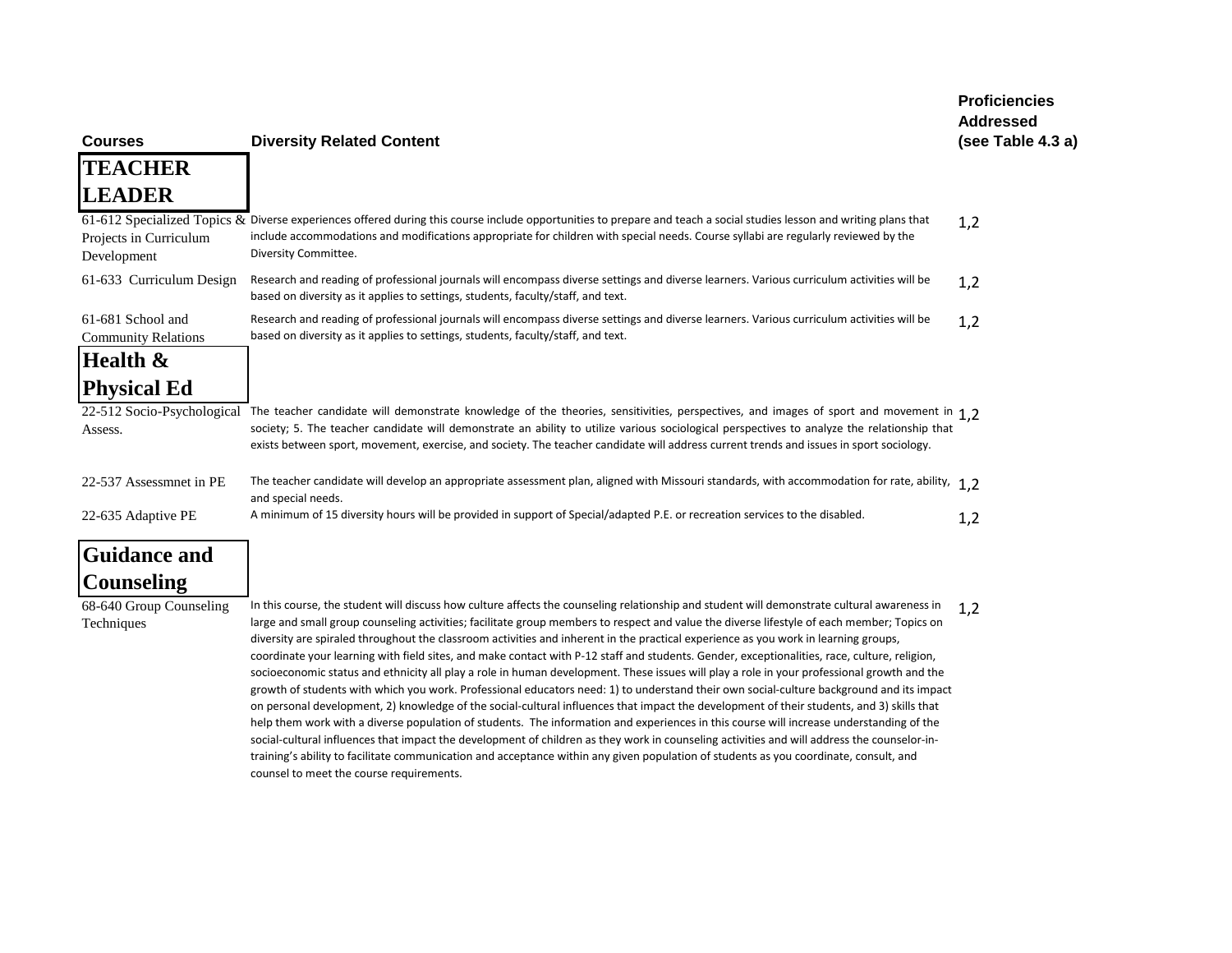| <b>Courses</b>                                            | <b>Diversity Related Content</b>                                                                                                                                                                                                                                                                                                                                                                                                                                                                                                                                                                                                                                                                                                                                                                                                                                                                                                                                                                                                                                                                                                                                                                                                                                                                                                                                                                                                                                                                                                                       | <b>Proficiencies</b><br><b>Addressed</b><br>(see Table 4.3 a) |
|-----------------------------------------------------------|--------------------------------------------------------------------------------------------------------------------------------------------------------------------------------------------------------------------------------------------------------------------------------------------------------------------------------------------------------------------------------------------------------------------------------------------------------------------------------------------------------------------------------------------------------------------------------------------------------------------------------------------------------------------------------------------------------------------------------------------------------------------------------------------------------------------------------------------------------------------------------------------------------------------------------------------------------------------------------------------------------------------------------------------------------------------------------------------------------------------------------------------------------------------------------------------------------------------------------------------------------------------------------------------------------------------------------------------------------------------------------------------------------------------------------------------------------------------------------------------------------------------------------------------------------|---------------------------------------------------------------|
| 68-629/630 Practicum                                      | In this course, the student will demonstrate effective consultation practices with individual student, parent, teacher, administrative<br>personnel, and community resources in structuring guidance/counseling activities; Integrate competencies in multicultural counseling<br>during counseling practice.                                                                                                                                                                                                                                                                                                                                                                                                                                                                                                                                                                                                                                                                                                                                                                                                                                                                                                                                                                                                                                                                                                                                                                                                                                          | 1,2                                                           |
| 68-628 Supervised Practic                                 | In this course, the student will demonstrate effective consultation practices with individual student, parent, teacher, administrative<br>personnel, and community resources in structuring individual guidance/counseling activities; Integrate competencies in multicultural<br>counseling during individual counseling practice; Topics on diversity are spiraled throughout the classroom activities and inherent in the<br>practical experience as you work in learning groups, coordinate your learning with field sites, and make contact with P-12 staff and<br>students. Gender, exceptionalities, race, culture, religion, socioeconomic status and ethnicity all play a role in human development. These<br>issues will play a role in your professional growth and the growth of students with which you work. Professional educators need: 1) to<br>understand their own social-culture background and its impact on personal development, 2) knowledge of the social-cultural influences<br>that impact the development of their students, and 3) skills that help them work with a diverse population of students. The information<br>and experiences in this course will increase understanding of the social-cultural influences that impact the development of children as they<br>work in counseling activities and will address the counselor-in-training's ability to facilitate communication and acceptance within any<br>given population of students as you coordinate, consult, and counsel to meet the course requirements. | 1,2                                                           |
| <b>Special</b>                                            |                                                                                                                                                                                                                                                                                                                                                                                                                                                                                                                                                                                                                                                                                                                                                                                                                                                                                                                                                                                                                                                                                                                                                                                                                                                                                                                                                                                                                                                                                                                                                        |                                                               |
| <b>Education</b>                                          |                                                                                                                                                                                                                                                                                                                                                                                                                                                                                                                                                                                                                                                                                                                                                                                                                                                                                                                                                                                                                                                                                                                                                                                                                                                                                                                                                                                                                                                                                                                                                        |                                                               |
| 62-643 Tchg Students with<br>Mild to Mod Dis.             | In this course, students will identify appropriate instructional approaches, materials, and technologies for students with mild/moderate<br>disabilities.                                                                                                                                                                                                                                                                                                                                                                                                                                                                                                                                                                                                                                                                                                                                                                                                                                                                                                                                                                                                                                                                                                                                                                                                                                                                                                                                                                                              | 1,2                                                           |
| 62-642 Intro to Tchg<br>Students with Mild to Mod<br>Dis. | In this course, students will discuss the impact of mild/moderate disabilities on an individual's ability to be successful in school,<br>employment, and community; Demonstrate knowledge, skill, and understanding regarding accommodations and modifications for<br>students with disabilities in the regular education classroom; Demonstrate knowledge and understanding of current trends and issues in<br>special education: over representation of minorities, collaboration, and inclusion.                                                                                                                                                                                                                                                                                                                                                                                                                                                                                                                                                                                                                                                                                                                                                                                                                                                                                                                                                                                                                                                    | 1,2                                                           |
| & Learning                                                | 62-522 Technology for Tchg In this course, students will describe of assessment and evaluation strategies for determining appropriate assistive technology and<br>technology applications for diverse student needs; discuss ways technology can address the diverse needs of students including those with<br>disabilities;.                                                                                                                                                                                                                                                                                                                                                                                                                                                                                                                                                                                                                                                                                                                                                                                                                                                                                                                                                                                                                                                                                                                                                                                                                          | 1,2                                                           |
| 62-504 Creating Inclusive                                 | In this course, students will describe and discuss the prevalence and characteristics of students with mild/moderate disabilities and<br>eta dalam ang alftaddi Disagga tha inggapun af mild beradama aliada lilak ing ang malinikal ada kilita ta kanggapun linggapun ing ada                                                                                                                                                                                                                                                                                                                                                                                                                                                                                                                                                                                                                                                                                                                                                                                                                                                                                                                                                                                                                                                                                                                                                                                                                                                                         | 1,2                                                           |

Classrooms students who are gifted; Discuss the impact of mild/moderate disabilities on an individual's ability to be successful in school, employment, and community; discuss the concept "disproportionate representation" and its implications for students from diverse backgrounds; Identify appropriate instructional approaches, materials, and technologies for students with mild/moderate disabilities.